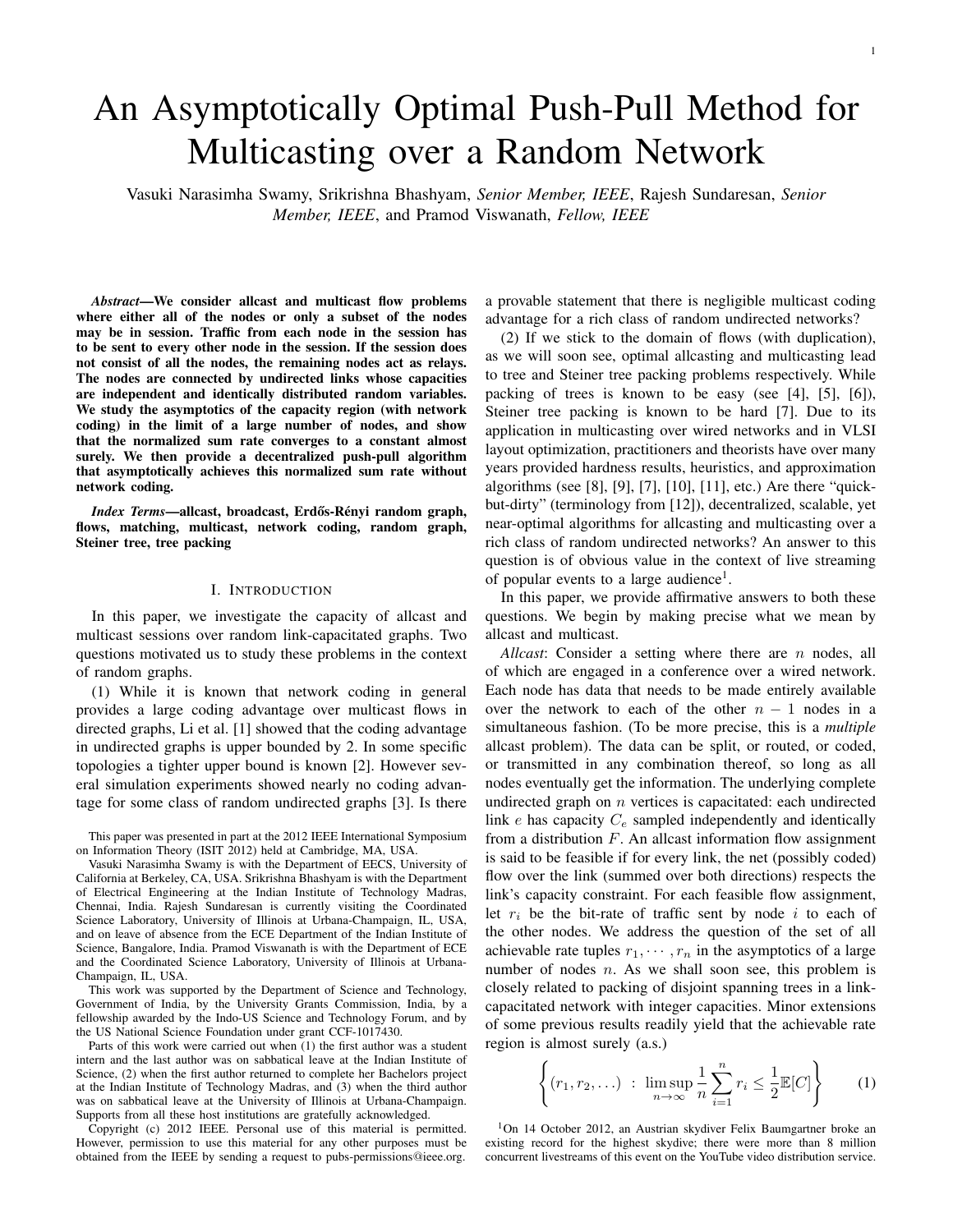where the expectation is of a random variable  $C$  having distribution  $F$ . The linear programming formulation of this problem is given in Section II, and the proof of (1) is given in Sections III (converse) and IV (achievability). Our proof of achievability is via a combination of "push" and "pull" that suggests a decentralized implementation. Section V contains some estimates needed to establish the correctness (with high probability) of the push-pull algorithm. Section VIII deals with the case when the link probabilities vanish, but not too quickly.

It is known that network coding does not yield any coding advantage in allcast settings [1], and thus we have an asymptotic characterization of the allcast capacity region.

*Multicast*: We next address a more general setting with only a subset of  $k_n$  nodes in the multicast session, where  $\lim_{n\to\infty} k_n/n = \alpha$  and  $0 \le \alpha \le 1$ . Data from each of the  $k_n$ nodes has to reach every one of the other  $k_n - 1$  nodes. The remaining  $n - k_n$  nodes serve as relays. This is therefore a problem of *multiple* multicast among common *session nodes*. Again, in a link-capacitated framework where each link is independent and identically distributed (iid) with distribution F, we are interested in the set of all achievable rate tuples  $r_1, \dots, r_{k_n}$  in the asymptotics of a large number of nodes n. We demonstrate that the capacity region is almost surely

$$
\left\{ (r_1, r_2, \ldots) \ : \ \limsup_{n \to \infty} \frac{1}{n} \sum_{i=1}^{k_n} r_i \le \left( 1 - \frac{\alpha}{2} \right) \mathbb{E}[C]. \right\} \quad (2)
$$

The LP formulation of this problem is in Section II, proof of the converse is in Section III, and proof of achievability is in Section VII. Here too, our proof of achievability is via a decentralized push-pull algorithm. Section VI is a digression to study single commodity flows over random networks and develops the ingredients necessary to establish the correctness (with high probability) of the push-pull algorithm.

Our achievability proofs are based on flows (allowing for duplications) and thus do not employ network coding. In particular, they establish that the coding advantage from network coding in multicast settings, which is the ratio of the maximum achievable rate with network coding and the maximum achievable rate using flows (with duplication), is  $1+o(1)$  as the number of nodes  $n \to \infty$ . As the rate achievable without network coding is linear in the number of nodes  $n$ , the maximum gain to be had from network coding is at best  $o(n)$  which is sublinear in the number of nodes. Schemes very similar to our push-pull algorithm have been proposed and are being used over the internet for content distribution in peerto-peer networks. See [13, Sec. 1-2] for an excellent survey of such techniques. Our work proves that a version of it is asymptotically optimal for a rich class of random networks.

# II. A LINEAR PROGRAMMING FORMULATION

#### *A. Random graph models*

We are given a countable collection of iid random variables  $\{C_{i,j}, 1 \leq i < j < \infty\}$  where each element has distribution  $F$  on  $\mathbb{R}_+$ . We then obtain a sequence of graphs, denoted  $\{K_n, n \geq 1\}$ , where for each n, the graph  $K_n$  is the complete graph on the vertex set  $\{1, 2, \ldots, n\}$  along with the collection of all  $\binom{n}{2}$  links. Each link  $(i, j)$  with  $1 \leq i < j \leq n$  has link capacity  $C_{i,j}$ . Such models are appropriate in settings where nodes are statistically identical in their connections, capacities, and interests. Even in settings where such models are not directly applicable, their tractability yields solutions that provide insights to network designers.

Later on, we will have a need to study Erdős-Rényi random graphs where the link capacity distribution is Bernoulli $(p)$ , which is  $Pr{C = 1} = p$  and  $Pr{C = 0} = 1 - p$ . If  $C_{i,j} = 0$ , then the undirected link  $(i, j)$  has zero capacity and is effectively absent. We then use the notation  $G(n, p)$  to denote the obtained graph for a fixed  $n$ .

We will also study Erdős-Rényi random graphs where  $p$ depends on  $n$  and vanishes with  $n$ . We shall denote these  $G(n, p_n)$ . These may be constructed as follows. We assume that we are now given a collection of iid random variables  $\{Z_{i,j}, 1 \leq i < j < \infty\}$  where each  $Z_{i,j}$  has the uniform distribution on [0, 1]. The graph  $G(n, p_n)$  is the graph on n vertices  $\{1, 2, \ldots, n\}$  where each link  $\{i, j\}$  with  $1 \leq i <$  $j \leq n$  has binary capacity  $C_{i,j} = \mathbf{1}\{Z_{i,j} \leq p_n\}$ . The notation  $1\{\cdots\}$  stands for the indicator of an event. This construction is of course consistent with the construction of  $G(n, p)$  when  $p_n \equiv p$  is a constant.

Finally, we will also study random bipartite graph sequences  $\{G(n, n, p), n \geq 1\}$  and  $\{G(n, n, p_n), n \geq 1\}$ . These are constructed from the collection of iid random variables  $\{Z_{i,j}, i \geq 1, j \geq 1\}$  where once again each entry has the uniform distribution on [0, 1]. In the graph  $G(n, n, p_n)$ , for example, there are 2n vertices with vertex set  $V_1 \cup V_2$ where  $V_1 = \{v_1, v_2, \dots v_n\}$  and  $V_2 = \{\omega_1, \omega_2, \dots \omega_n\}$ , and the capacity on the link between node  $v_i$  and node  $\omega_j$  is  $C_{i,j} = \mathbf{1}\{Z_{i,j} \leq p_n\}.$ 

# *B. Allcast*

Consider the allcast problem described in Section I. Li et al. prove in [1, Cor. 4.a] that a multiple allcast rate vector  $(r_1, r_2, \ldots, r_n)$  is achievable in an undirected capacitated network if and only if the rate vector  $(\sum_{i=1}^{n} r_i, 0, \ldots, 0)$  is achievable, i.e., the sum rate is achievable for a *single* allcast with node 1 as sender and with the other  $n - 1$  nodes as receivers. This is intuitively clear since network coding does not help for allcast, and one can make do with multicommodity flows in multiple allcast.

We may therefore assume that there is only one sender (say node 1), and all other  $n - 1$  nodes are recipients that must receive all information sent by node 1. The rates in such a setting are given by  $(r_1, 0, 0, \ldots)$ , and we characterize  $r_1$ .

This maximum rate is obtained by solving the following linear programming (LP) problem. Consider the graph  $K_n$  on *n* vertices with associated link capacities. Let  $\mathcal{T}_n$  be the set of all spanning trees on the complete graph (ignoring capacities). The vertices are labeled, and so Cayley's formula tells that the number of such trees is  $n^{n-2}$ . Solve the LP (Tutte [4], Nash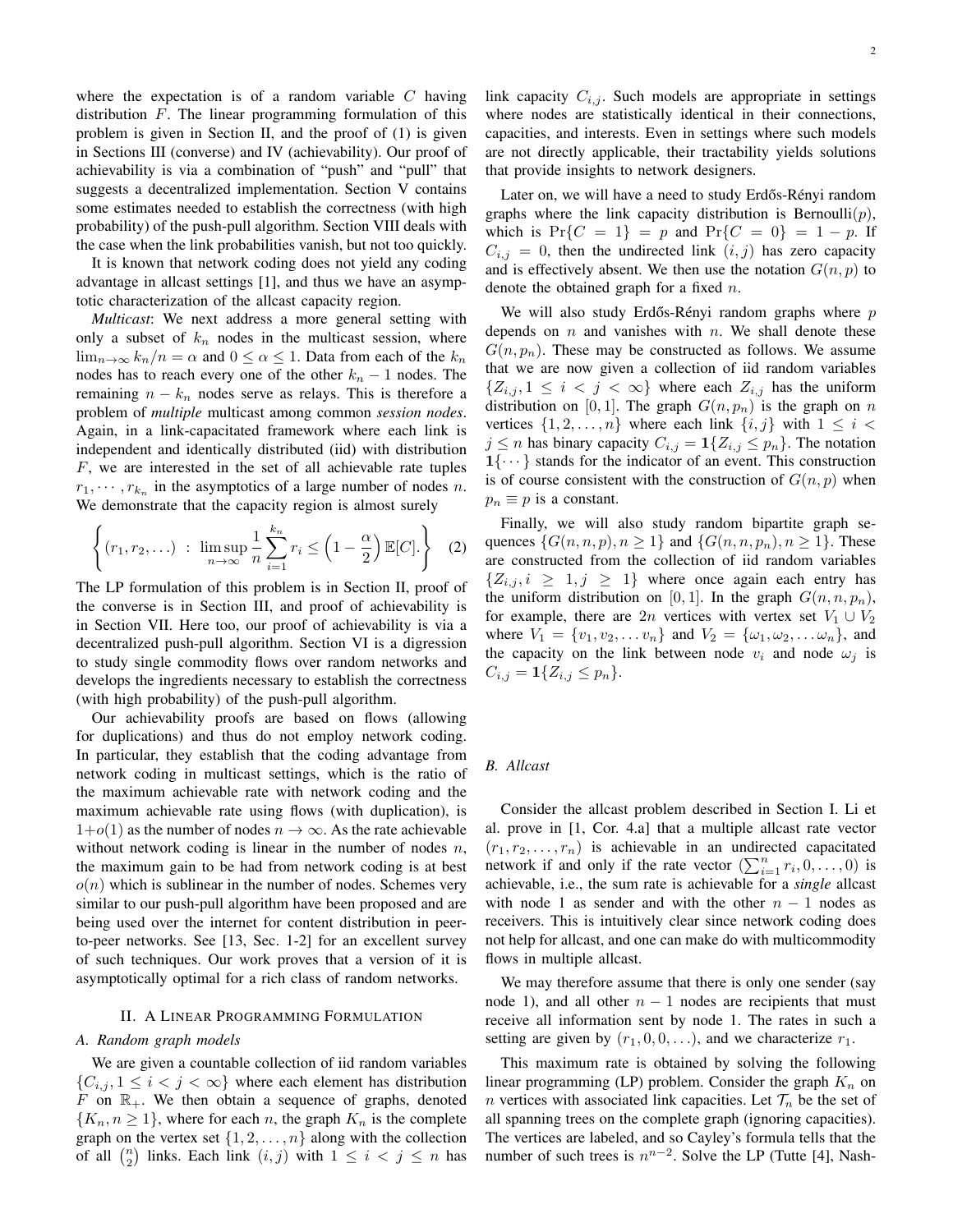Williams [5], Barahona [6], Li et al. [1]):

Maximize  $\sum$  $T \in \mathcal{T}_n$  $\lambda_T$  (3) subject to  $(a)$   $\sum$  $T \in \mathcal{T}_n$ :T∋e  $\lambda_T \leq C_e$  for all e (b)  $\lambda_T \geq 0$  for all  $T \in \mathcal{T}_n$ .

Denote the maximum value of (3) as  $\pi_n$ . Then  $\pi_n$  is the maximum rate at which node 1 can allcast its information to all the other nodes. The LP has a simple and intuitive explanation.

- If one tags an infinitesimal information element originating at node 1 and follows the path of its spread to each of the  $n - 1$  recipients, one gets a directed graph rooted at the source node 1 and spanning all the  $n$  nodes.
- If the undirected version of this directed graph is not a tree, i.e., there is some cycle, then some node in the cycle is receiving this information element from two other nodes. One of these two incoming links can be removed without affecting the allcast property. We can thus reduce the directed graph to a *spanning arborescence*, which is a directed graph with no incoming links at the root node, exactly one incoming link at every other node, and all vertices are covered.
- This spanning arborescence is in one-one correspondence with a tree, because the root is specified as node 1. So we may simply focus on the spanning tree associated with the arborescence. Call this tree T (which is in  $\mathcal{T}_n$ ).
- Collect all information elements that are spread via this tree. Call its volume  $\lambda_T$ .

It is clear that each  $\lambda_T \geq 0$  and constraint (a) in (3) is the capacity constraint associated with each of the links. Consequently, the value of the optimization problem in (3) is an upper bound on the optimal net flow from node 1. But it is immediate that any set of  $\lambda_T$  satisfying the two constraints provides a means to achieve a rate  $\sum_{T} \lambda_T$ , since  $\lambda_T$  units of information may be directed through the spanning arborescence associated with the tree T and root vertex 1. Thus the maximum rate of allcast flow from a single sender is  $\pi_n$ , the solution to the LP in (3).

When link capacities are random,  $\pi_n$  is a random variable whose asymptotics we shall soon characterize.

#### *C. Multicast*

For the multicast problem, without loss of generality, let us index the session nodes as  $\{1, 2, \ldots, k_n\}$ . As for allcast, by [1, Cor. 4.a], a multiple multicast rate vector  $(r_1, r_2, \ldots, r_{k_n})$  with identical session nodes is achievable in an undirected capacitated network if and only if the rate vector  $(\sum_{i=1}^{k_n} r_i, 0, \ldots, 0)$ is achievable, i.e., the sum rate is achievable for a *single* multicast with node 1 as sender and with the other  $k_n - 1$ nodes of the session as receivers<sup>2</sup>. We may therefore assume that there is but one sender, he is node 1, and all other  $k_n - 1$ nodes are recipients that must receive all information sent by node 1. Denote by  $\mathcal{T}_n(k_n)$  the set of all Steiner trees that span the vertices  $1, 2, \ldots, k_n$ . Obviously  $\mathcal{T}_n(n) \equiv \mathcal{T}_n$ . For multicast, again as for allcast, the maximum simultaneously transmissible rate from one sender (node 1) to the  $k_n-1$  other recipients is the maximum value of the modified LP ([3], [14], [1]):

$$
\text{Maximize} \qquad \sum_{T \in \mathcal{T}_n(k_n)} \lambda_T \tag{4}
$$

subject to (a) 
$$
\sum_{T \in \mathcal{T}_n(k_n):T \ni e} \lambda_T \leq C_e \quad \text{for all } e
$$
  
(b) 
$$
\lambda_T \geq 0 \quad \text{for all } T \in \mathcal{T}_n(k_n).
$$

Set  $\alpha_n = k_n/n$ , and denote the maximum value of (4) as  $\pi_n(\alpha_n)$ . The above LP is the same as that of (3) with  $\mathcal{T}_n$ replaced by the less restrictive  $\mathcal{T}_n(k_n)$ .

Again, when link capacities are random,  $\pi_n(\alpha_n)$  is a random variable whose asymptotics we shall soon characterize.

# III. AN UPPER BOUND

Consider the following definitions.

- Let  $\chi_n$  and  $\chi_n(k_n)$  denote the *maximum throughput achievable* in the allcast and multicast settings with the added possibility of network coding at each node. (The dependence of these quantities on the link capacities is understood and suppressed).
- Let  $\eta_n$  denote the *strength* of the allcast network defined as follows. Let  $P$  denote the set of all partitions of the vertex set  $\{1, 2, \ldots, n\}$ . Consider a partition  $\wp \in \mathcal{P}$ . Let  $\partial\varphi$  denote the set of intercomponent links. Define

$$
\eta_n := \min_{\wp \in \mathcal{P}} \frac{\sum_{e \in \partial \wp} C_e}{|\wp| - 1} \tag{5}
$$

where  $|\varphi|$  denotes the number of subsets in the partition.

• Let  $\eta_n(k_n)$  denote the strength of the multicast network with  $k_n$  nodes in the session. This is defined as follows. Let  $\mathcal{P}(k_n)$  denote the set of all partitions of the vertex set  $\{1, 2, \ldots, n\}$  such that each component of a partition contains at least one of the session nodes  $\{1, 2, \ldots, k_n\}$ . Define

$$
\eta_n(k_n) := \min_{\wp \in \mathcal{P}(k_n)} \frac{\sum_{e \in \partial \wp} C_e}{|\wp| - 1}.
$$
 (6)

Li et al. [1] showed the following result.

*Theorem 1:* (Li et al. [1, Th. 2 and Th. 3])

- (a) For any allcast session,  $\pi_n = \chi_n = \eta_n$ .
- (b) For any multicast session,  $\pi_n(k_n) \leq \chi_n(k_n) \leq \eta_n(k_n)$ .  $\Box$

We can easily find good upper bounds on  $\eta_n$  and  $\eta_n(k_n)$ in random settings as shown in the following theorem.

*Theorem 2:* Let  $\{C_{i,j}\}_{1 \leq i < j \leq n}$  denote the undirected link capacities. We then have the following upper bounds:

$$
\eta_n \leq \frac{1}{n-1} \sum_{1 \leq i < j \leq n} C_{i,j} \tag{7}
$$

$$
\eta_n(k_n) \leq \frac{1}{k_n - 1} \left( \sum_{i < k_n} \sum_{j \geq k_n} C_{i,j} + \sum_{1 \leq i < j < k_n} C_{i,j} \right) (8)
$$

<sup>2</sup>There is some subtlety involved here since, in general, network coding provides a coding advantage for multicasting in undirected networks; see [1, Th. 4] for a proof of source independence in the single multicast case which is then generalized to get [1, Cor. 4.a]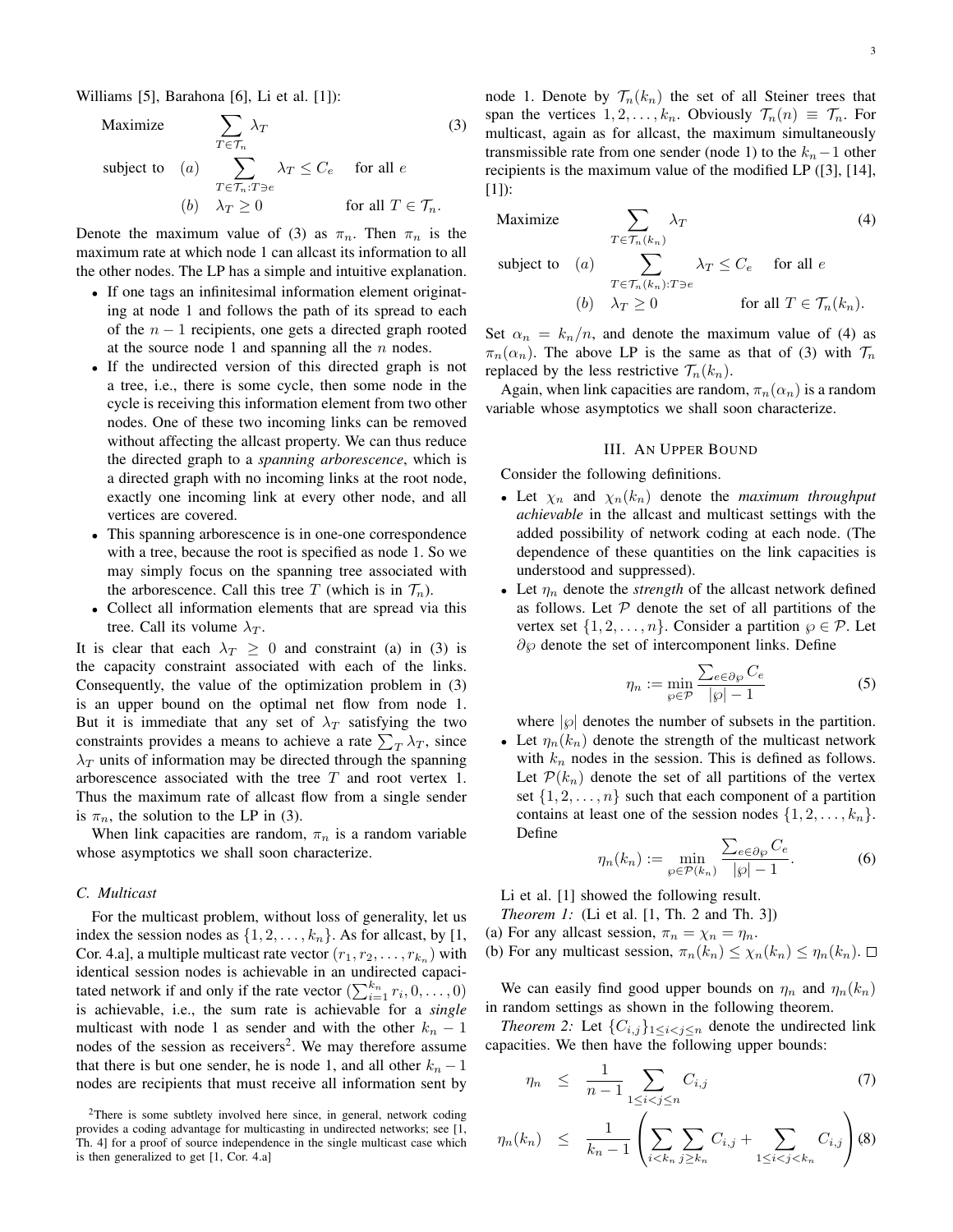As a consequence, with  $\lim_{n\to\infty} k_n/n = \alpha$ , the inequalities

$$
\limsup_{n \to \infty} \frac{\eta_n}{n} \le \frac{1}{2} \mathbb{E}[C] \tag{9}
$$

 $\Box$ 

$$
\limsup_{n \to \infty} \frac{\eta_n(k_n)}{n} \le \left(1 - \frac{\alpha}{2}\right) \mathbb{E}[C] \tag{10}
$$

hold almost surely.

*Proof:* Consider the partition  $\wp = \{\{1\}, \{2\}, \cdots, \{n\}\}.$ There are *n* subsets in the partition, and  $\partial\varphi$  is the set of all links. Apply now the definition (5) of  $\eta_n$  and we immediately get (7) as the upper bound for the allcast case.

For the multicast case, consider the partition

$$
\wp = \{\{1\},\{2\},\cdots,\{k_n-1\},\{k_n,\ldots,n\}\}.
$$

There are  $k_n$  subsets in the partition. The set of links in  $\partial \varphi$ are

$$
\{(i,j): 1 \le i < k_n, j \ge k_n\} \cup \{(i,j): 1 \le i < j < k_n\}.
$$

Apply now the definition (6) of  $\eta_n(k_n)$  and we immediately get (8) as the upper bound for the multicast case.

Note that  $|\partial \varphi| = n(n-1)/2$  for allcast, and

$$
|\partial \varphi| = (k_n - 1)(n - k_n + 1) + \frac{(k_n - 1)(k_n - 2)}{2}
$$
  
=  $(k_n - 1)\left(n - \frac{k_n}{2}\right)$  (11)

for multicast.

Using  $|\partial \varphi| = n(n-1)/2$  for allcast in (7), we obtain

$$
\frac{\eta_n}{n} \le \frac{1}{2} \frac{1}{|\partial \varphi|} \sum_{e \in \partial \varphi} C_e.
$$

The sum on the right-hand side is composed of independent and identically distributed random variables. Consequently, the right-hand side converges almost surely to  $\frac{1}{2}\mathbb{E}[C]$  by the strong law of large numbers, and we obtain (9).

For the multicast case, use (11) in (8) to obtain

$$
\frac{\eta_n(k_n)}{n} \le \left(1 - \frac{k_n}{2n}\right) \frac{1}{|\partial \wp|} \sum_{e \in \partial \wp} C_e.
$$

Again by an application of the strong law of large numbers, the conclusion (10) follows.

Observe that, by Theorem 1, the upper bounds in Theorem 2 apply for capacity with the possibility of network coding. Let us now turn to achievability of these rates in their respective settings.

#### IV. ALLCAST: ACHIEVABILITY

In this section we consider the allcast setting and argue that the upper bound in (9) is tight, and moreover, the upper bound is achievable via flows. After first establishing the existence of a scheme, we then provide a practical decentralized asymptotically optimal push-pull algorithm.

*Theorem 3:* For the allcast problem, we have

$$
\lim_{n \to \infty} \frac{\pi_n}{n} = \frac{1}{2} \mathbb{E}[C] \quad \text{a.s.}
$$

*Proof:* The fact that we cannot do better than  $\mathbb{E}[C]/2$ was already established in (9). So the proof of the above theorem would be complete if we can establish that  $\mathbb{E}[C]/2$  is achievable. We first argue achievability on the simpler Erdős-Rényi graphs. We then lift this result to the general case.

Take the random graph  $G(n, p)$  where each link capacity is iid with Bernoulli $(p)$  distribution. Catlin et al. [15, Sec. 3] proved the stronger result that, even if  $p$  vanishes with  $n$ , so long as it is larger than  $(28 \log n/n)^{1/3}$ , we have for all sufficiently large  $n$  the equality

$$
\pi_n = \left\lfloor \frac{\sum_{1 \le i < j \le n} C_{i,j}}{n-1} \right\rfloor \quad \text{a.s.} \tag{12}
$$

For any  $\varepsilon > 0$ , using  $p > 0$ , the result in (12), and the strong law of large numbers, we have

$$
\liminf_{n \to \infty} \frac{\pi_n}{n} \ge \frac{p}{2}(1 - \varepsilon) \quad \text{a.s.} \tag{13}
$$

By excluding all null sets associated with rational  $\varepsilon \in (0,1)$ , it follows that

$$
\liminf_{n \to \infty} \frac{\pi_n}{n} \ge \frac{p}{2} \quad \text{a.s.}
$$

There now remains the step of lifting this result to any generic distribution  $F$ , for the iid capacities  $C_{i,j}$ , satisfying

$$
0 < \mathbb{E}[C] = \int_0^\infty \Pr\{C > x\} \, dx = \int_0^\infty [1 - F(x)] \, dx < \infty. \tag{14}
$$

This is readily done. Fix an arbitrary  $\varepsilon > 0$ . By (14) and the fact that the function  $1 - F(x)$  is Riemann integrable (for it is Lebesgue integrable, bounded, and has at most a countable number of discontinuities), we can choose a natural number  $M < \infty$  and  $\delta > 0$  such that

$$
\sum_{k=1}^{M} \delta \cdot [1 - F(k\delta)] \ge \mathbb{E}[C] \cdot (1 - \varepsilon). \tag{15}
$$

We now build a family of  $M$  coupled graphs, each with  $n$ vertices. For a realization of the iid link capacities, let  $G_k$  be a new graph on the  $n$  vertices with link between  $i$  and  $j$  if and only if  $C_{i,j} > k\delta$ , for  $k = 1, 2, ..., M$ . Clearly,  $G_k$  is an Erdős-Rényi graph on  $n$  vertices with parameter

$$
p(k) := \Pr\{C > k\delta\} = 1 - F(k\delta).
$$

On  $G_k$ , we interpret each link, if present, as having capacity δ. While the graphs are coupled across the parameter  $k$ , for a fixed k, the links on the graph  $G_k$  are iid Bernoulli $(p(k))$ random variables. Let  $\pi_n(G_k)$  be the maximum number of  $\Box$  disjoint trees that can be packed in  $G_k$ . By the result (13)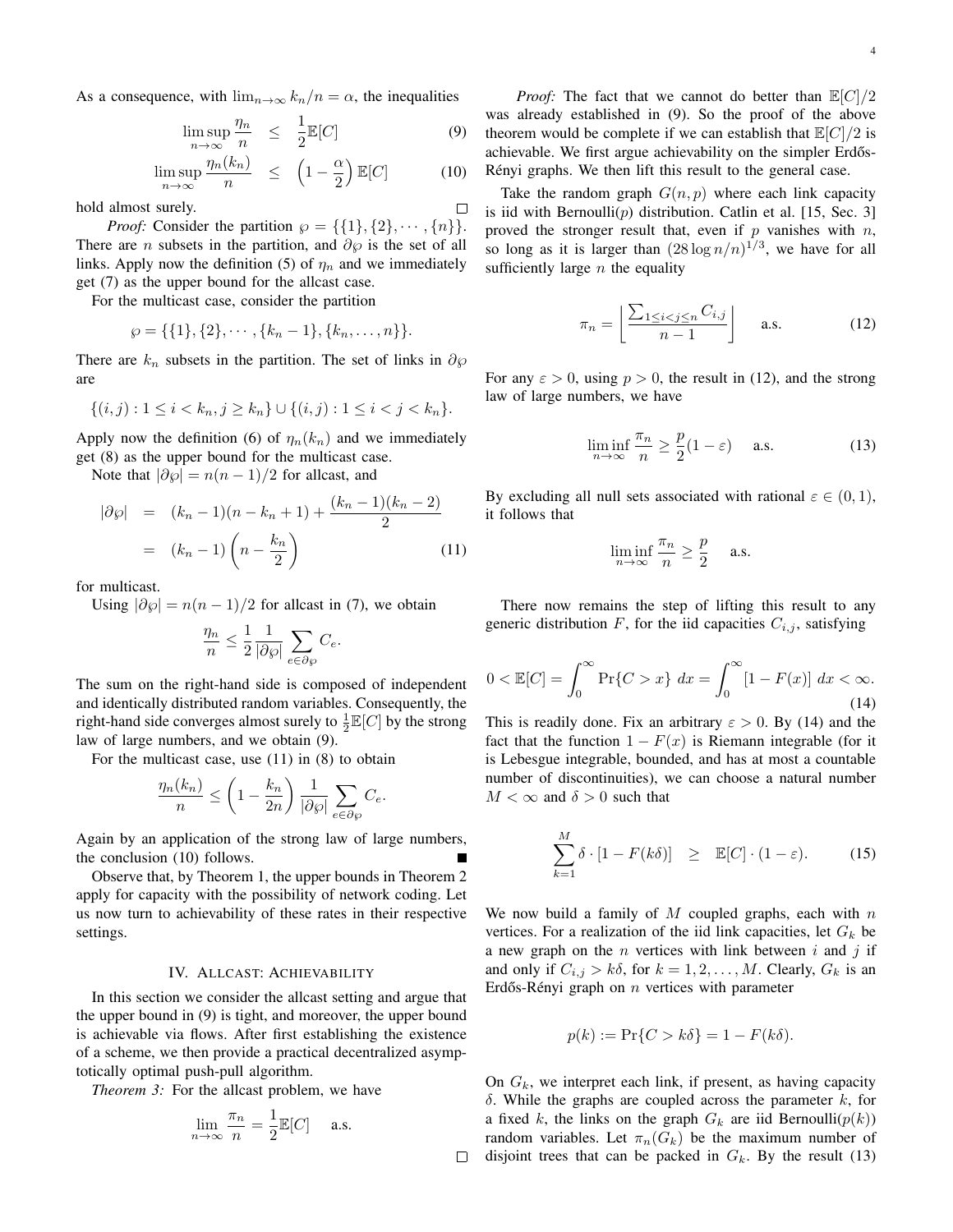

Figure 1. Graph showing the three sets of nodes: source, owners, and relays. Source pushes bits to owners who then push to relays. All nodes then pull from owners and any remaining bits from relays.

applied to each fixed  $k$ , we have

$$
\liminf_{n \to \infty} \frac{\pi_n}{n} \geq \liminf_{n \to \infty} \frac{1}{n} \sum_{k=1}^{M} \delta \cdot \pi_n(G_k)
$$
\n
$$
\geq \delta \cdot \sum_{k=1}^{M} \frac{p(k)}{2} (1 - \varepsilon), \quad \text{a.s.}
$$
\n
$$
= \frac{1}{2} \sum_{k=1}^{M} \delta \cdot [1 - F(k\delta)] \cdot (1 - \varepsilon)
$$
\n
$$
\geq \frac{1}{2} \cdot \mathbb{E}[C] \cdot (1 - \varepsilon) \cdot (1 - \varepsilon)
$$
\n
$$
\geq \frac{\mathbb{E}[C]}{2} (1 - 2\varepsilon),
$$

where the penultimate inequality follows from (15). It follows as before that  $\lim_{n} \frac{\pi_n}{n} \geq \frac{\mathbb{E}[C]}{2}$  $\frac{C_1}{2}$  almost surely. This completes the proof. (See [16] or [17] for a similar truncation, quantization, and scaling argument).

The key to proving Theorem 3 is the result  $(13)$  on Erdős-Rényi graphs. In order to show this, we utilized the result (12) of Catlin et al. [15]. The main point of the rest of this section is to demonstrate that (13) can be proved constructively using a rather simple and decentralized algorithm.

# *A.* ALLCAST*: A decentralized algorithm for allcast in a random graph*

This section describes a decentralized *push-pull* algorithm for allcast that achieves (13) for an arbitrary  $\varepsilon > 0$ . For ease of exposition, we shall assume a total of  $n + 1$  nodes with node 0 as the source node. The source node 0 has to push a total of  $\frac{1}{2}np(1-\varepsilon)$  bits to all nodes. We have ignored integer rounding and a factor  $(n + 1)/n$  both of which are easily absorbed into  $\varepsilon$ . The algorithm broadly has two push steps and two pull steps, as described next. See Figure 1. The analysis that comes later will argue that with overwhelming probability none of the steps fail.

# Algorithm ALLCAST:

• *Setting up of directions*: All links that do not involve the source node 0 are assigned one of the two directions with equal probability, independently of the choices of directions at other links. All links that involve the source node 0 have a direction pointing away from the source.

- *Push step 1*: Source node 0 *pushes*  $\frac{1}{2}np(1-\varepsilon)$  different bits to that many of its neighbors. We number the bits  $b_1, b_2, \ldots, b_{np(1-\varepsilon)/2}$ , call the respective recipient nodes as *owners* of these bits, and denote the owners (sometimes) as  $O_1, O_2, \ldots, O_{np(1-\varepsilon)/2}$  instead of saying node 1, node 2, ..., node  $np(1 - \varepsilon)/2$ . There may be several other neighbors of node 0, but the corresponding links are left unused. These and other nodes who are not owners are called *relays*, and are denoted  $R_{np(1-\varepsilon)/2+1}, \ldots, R_n$ (instead of saying node  $np(1 - \varepsilon)/2 + 1, \ldots$ , node *n*).
- *Push step 2*: Each owner  $O_i$  pushes his bit  $b_i$  one more level along links that point outward from  $i$ , regardless of the status of the recipient as an owner of another bit or a relay. The receiving node will then have  $b_i$  (and similarly many other bits) for other nodes to pull in the next couple of steps of the algorithm.
- *Pull step 1*: Each node, say node  $j$ , collects all incoming bits  $b_i$  coming directly from owners  $O_i$  via links  $i \rightarrow j$ . (This is the bit pushed by  $O_i$  in push step 2).
- *Pull step 2*: Having collected some bits directly from owners, node  $j$  identifies the remaining bits, the relays to which it is connected with direction pointing towards  $j$ , and the bits that these relays have available having received the bits directly from owners. A representation of this information is the *bit-map* matrix of nodes and bits they have available for pulling (see Table I and its description). Node j then identifies a *complete matching* of these desired bits to the helper relays: each desired yet-to-be-pulled bit is pulled from a suitable relay that has the bit, with each relay accounting for one bit, and this constitutes a matching.  $\Box$

The orientation step (the first step of the algorithm), when operating on a node other than the source, renders roughly one half of the links outward and the remaining links inward. The outward links provide service to other nodes. The inward links bring in the  $np(1 - \varepsilon)/2$  bits to the node. In this sense, the resource usages for rendering service and reaping benefit are balanced.

Before we dive into an analysis of this algorithm, we describe the bit-map of Table I in more detail. The rows and columns are indexed as

$$
O_1, O_2, \ldots, O_{np(1-\varepsilon)/2}, R_{np(1-\varepsilon)/2}+1, \ldots, R_n.
$$

In addition, the first  $np(1 - \varepsilon)/2$  columns will also refer to the corresponding bits.

- For  $1 \leq i \leq np(1-\varepsilon)/2$ , we write  $X_{i,i} = 1$  to signify that node  $O_i$  has bit  $b_i$ .
- For  $i \neq j$ , since the link  $\{i, j\}$  itself occurs with probability  $p$ , and further, may have either direction with equal probability, we have

Xi,j = 1, Xj,i = 0 if j → i; Xj,i = 0, Xi,j = 1 if i → j; Xj,i = 0, Xi,j = 0 if no link between i and j.

These are mutually exclusive, with the first setting occurring with probability  $p/2$ , the second setting with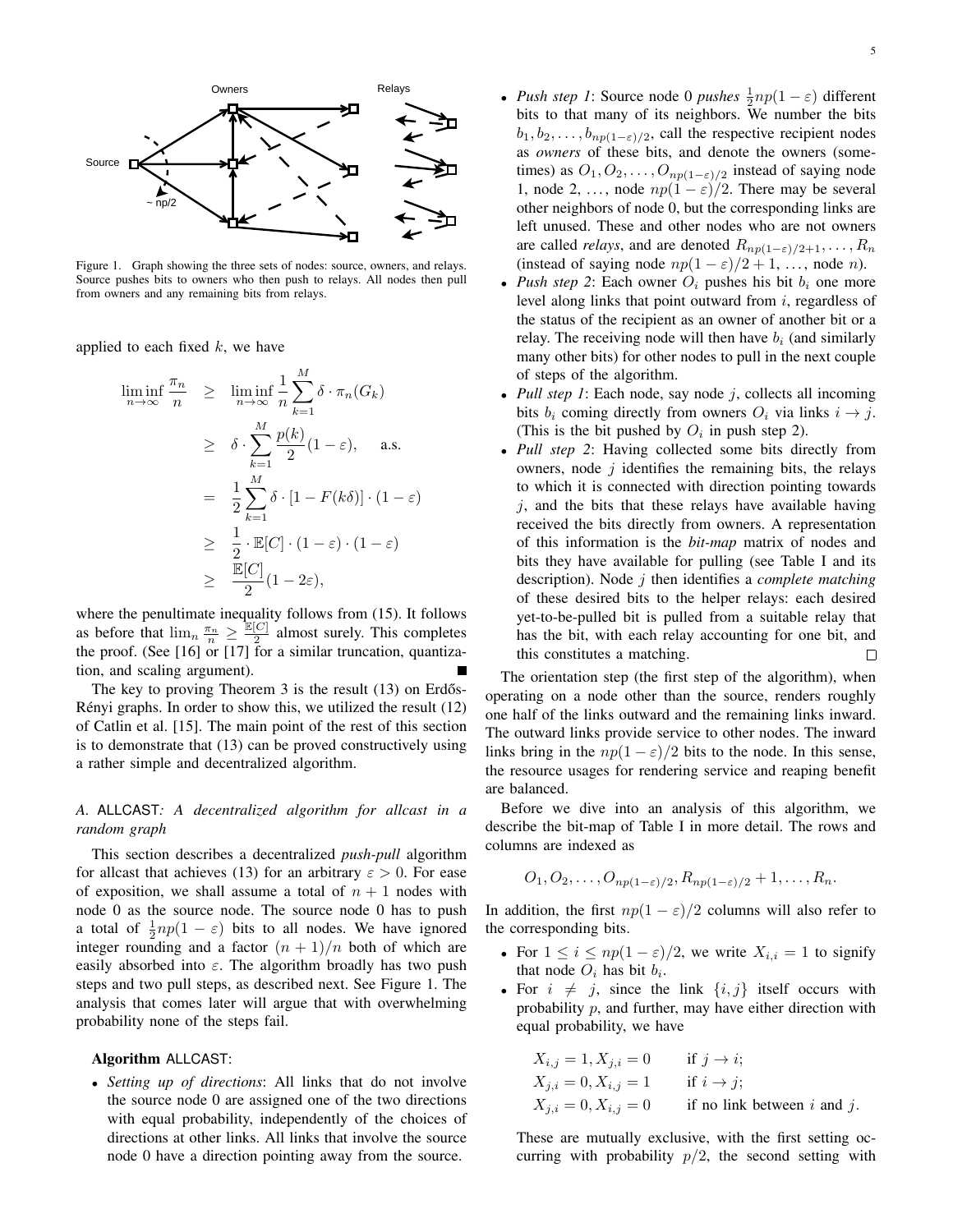Table I ALLCAST BIT-MAP

|                                                                                          | $O_1$<br>$\mathfrak{b}_1$ |                |                     |                                  |                                   |                         |                |                         |                                  | $b_2 \quad \cdots \quad b_t \quad \cdots \quad b_a \quad b_b \quad b_c \quad \cdots \quad b_{\frac{n p (1-\varepsilon)}{2}}$ | $O_2$ $O_t$ $O_a$ $O_b$ $O_c$ $O_{\frac{np(1-\varepsilon)}{2}} \parallel R_{\frac{np(1-\varepsilon)}{2}+1}$ $R_u$ $R_v$ $R_w$ $R_n$ |            |             |                             |                |
|------------------------------------------------------------------------------------------|---------------------------|----------------|---------------------|----------------------------------|-----------------------------------|-------------------------|----------------|-------------------------|----------------------------------|------------------------------------------------------------------------------------------------------------------------------|-------------------------------------------------------------------------------------------------------------------------------------|------------|-------------|-----------------------------|----------------|
| $\mathcal{O}_1 \\ \mathcal{O}_2$                                                         | $\overline{1}$            | $\mathbf{1}$   | $\ldots$            |                                  |                                   | $X_{1a}$                |                |                         | $\ldots$                         |                                                                                                                              |                                                                                                                                     |            |             |                             |                |
| $\begin{array}{c} \vdots \\ O_t \end{array}$                                             | $\mathbf{1}$              | $\overline{1}$ | $\cdots$ 1          |                                  | $\ldots$                          | $\overline{\mathbf{0}}$ | $\overline{0}$ | $\overline{\mathbf{0}}$ | $\sim$ $\sim$ $\sim$             | $\overline{1}$                                                                                                               | $\mathbf{0}$                                                                                                                        | $\cdots$ 1 | $1 \quad 1$ | $\sim$ $\sim$ $\sim$ $\sim$ | $\overline{0}$ |
| $\begin{array}{c} \vdots \ O_a \ O_b \ O_c \end{array}$                                  | $X_{a1}$                  |                | $\leftrightarrow$ . |                                  |                                   | $\overline{1}$          | $\mathbf{1}$   | $\mathbf{1}$            | $\sim$ $\sim$ $\sim$             |                                                                                                                              | $X_{ai}$                                                                                                                            |            |             |                             |                |
| $\frac{1}{2}$ .<br>$O_{\frac{np(1-\varepsilon)}{2}}$                                     |                           |                |                     |                                  |                                   |                         |                |                         |                                  | $\mathbf{1}$                                                                                                                 |                                                                                                                                     |            |             |                             |                |
| $R_{\frac{np(1-\varepsilon)}{2}+1}$                                                      |                           |                |                     |                                  |                                   | $X_{ia}$                |                |                         |                                  |                                                                                                                              |                                                                                                                                     |            |             |                             |                |
| $\begin{array}{c} \vdots \\ R_u \\ R_v \end{array}$<br>$\mathcal{R}_w$<br>$\vdots$ $R_n$ |                           |                |                     | $\Omega$<br>$\Omega$<br>$\Omega$ | $\ldots$<br>$\ddotsc$<br>$\sim$ . | $\overline{1}$          | $\mathbf{1}$   |                         | $\cdots$<br>$\ddots$<br>$\ddots$ | $\mathbf{1}$                                                                                                                 |                                                                                                                                     |            |             |                             |                |

probability  $p/2$ , and the third setting with probability  $1-p$ .

- If  $X_{i,j} = 1$ , then node i (owner or relay) can obtain bit  $b_j$  from owner  $O_j$  (if  $1 \le j \le np(1-\varepsilon)/2$ ) or some bit that relay  $R_i$  has (if  $j > np(1 - \varepsilon)/2$ ).
- $\bullet$  The set of bits node  $i$  receives directly from owners corresponds to the set of 1s in the first  $np(1 - \varepsilon)/2$ columns of the *i*th row, for if  $X_{i,j} = 1$ , then owner  $O_i$  pushes his bit  $b_j$  to node i. (For example, in Table I, owner  $O_t$  has bits  $b_1, b_2, b_t, b_{np(1-\varepsilon)/2}$ , but does not have  $b_a, b_b, b_c$ ).
- The 1s in the *i*th row beyond column  $np(1 \varepsilon)/2$  point to relays that can be used by node  $i$  to pull any remaining bits in pull step 2. (For example, owner  $O_t$  is connected to relays  $R_u, R_v, R_w$  with directions pointing towards  $O_t$ . These relays will help node  $O_t$  get the yet-to-be-pulled bits  $b_a, b_b, b_c$ ).
- Clearly, while the random variables  $X_{i,j}$  and  $X_{j,i}$  are coupled, the nondiagonal entries of the ith row

$$
\{X_{i,j}, 1 \le j \le n, j \ne i\}
$$

are iid Bernoulli( $p/2$ ) random variables, for  $1 \leq i \leq n$ . The same holds for nondiagonal entries of any column.

Our main assertion is that the algorithm ALLCAST succeeds with high probability in distributing the  $np(1 - \varepsilon)/2$  bits to all nodes.

*Theorem 4:* For any  $\varepsilon > 0$ , the following event occurs

almost surely: for all but finitely many  $n$ , the algorithm ALLCAST succeeds in distributing all  $np(1-\varepsilon)/2$  bits to each of the *n* nodes. of the *n* nodes.

*Remarks*: 1) It follows immediately that, for any  $\varepsilon > 0$ , the inequality (13) holds.

2) The above theorem also implies that, for all sufficiently large n, we can pack  $np(1-\varepsilon)/2$  disjoint (spanning) trees in  $G(n, p)$ , with each tree having the property that it has depth at most 3.

3) ALLCAST is decentralized in the following sense. The direction of each link, when present and if the source node is not involved, is picked at random by the toss of a fair coin, and this information is needed only at these two incident nodes. The two levels of pushes, and thus the first pull stage, are easily seen to be decentralized. At each node, the actions depend only on the links incident on it and the agreed upon link directions. Each node then keeps a list of bits it receives from owners. For the final pull stage, each node has to get this list associated with each of its potential helper relays. This is the step that may involve significant exchange of information, but the cost involved is a one-time set-up cost that can be amortized over multiple rounds of data communication. Note that all information exchanges (link directions, pushing of owned bits, lists of bits available at neighboring helper relays) are of information which are of local relevance that are, in addition, locally available. The matching can be identified in  $O(n^2)$  steps [12].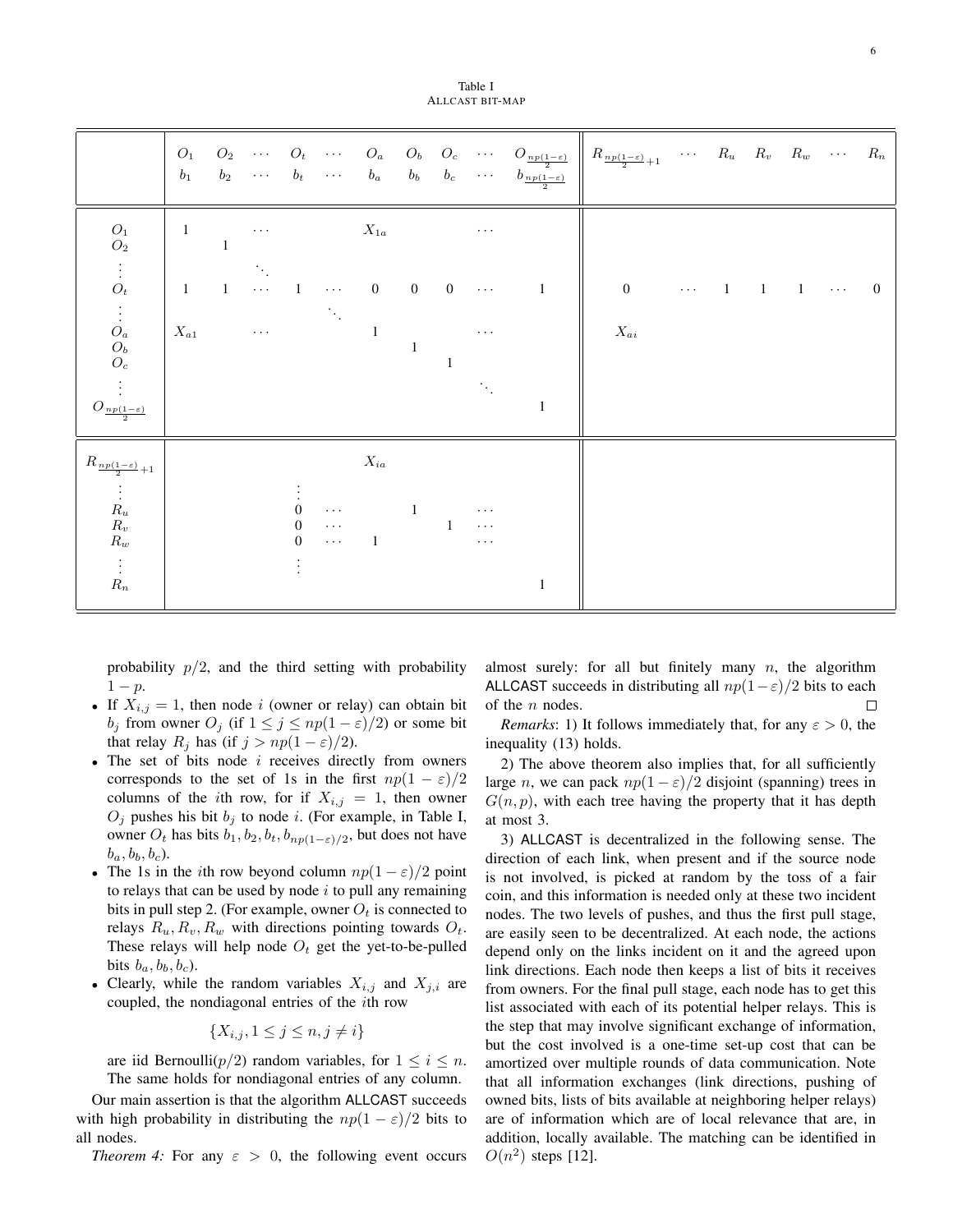4) We need three elementary tools to establish the result. The first is the following well known concentration result for the binomial distribution, which we state without proof.

*Lemma 5:* ([18, Th. 1.7(i)]) Suppose  $0 < q < \frac{1}{2}$ ,  $0 <$  $\varepsilon$  < 1/12, and  $\varepsilon nq(1-q) \ge 12$ . Let  $S_{n,q}$  be the sum of  $n$  Bernoulli $(q)$  random variables. Then

$$
\Pr\left\{ \left| \frac{1}{nq} S_{n,q} - 1 \right| > \varepsilon \right\} \le \frac{1}{\sqrt{\varepsilon^2 nq}} e^{-nq\varepsilon^2/3}.
$$
 (16)

This result holds for every n and q satisfying  $\varepsilon nq(1-q) \geq$ 12, and as such,  $q$  can vary with  $n$ . The second tool is the Borel-Cantelli lemma that gives us a sufficient condition for almost sure convergence. The third tool is one of existence of matchings on random bipartite graphs, which will be the subject of Section V.

*Proof of Theorem 4:* By the Borel-Cantelli lemma, it suffices to show that the probability that the algorithm fails for a particular n is summable over n. If the algorithm fails, then at least one of the following is true.

1) The event  $A_1^{(n)}$  occurs, which is defined to be the event that there are fewer than  $\frac{1}{2}np(1-\varepsilon)$  vertices connected to node 0. By Lemma 5, there is some  $c_1 > 0$  such that for all sufficiently large *n*, we have  $Pr{A_1^{(n)}} \le e^{-c_1 n}$ .

2) For some node t, the event  $A_2^{(n)}(t)$  occurs, which is defined to be the event that the node  $t$  is connected to a certain number of owners outside the range  $\frac{1}{2}np(1-\varepsilon)\cdot\frac{1}{2}p(1\pm\varepsilon)$ with links pointing towards  $t$ . (If node  $t$  is an owner, there are  $\frac{1}{2}np(1-\varepsilon)$ )−1 other owners, but the 1 can be absorbed into the  $(1-\varepsilon)$  factor). Again by Lemma 5, there is some  $c_2 > 0$  such that for all sufficiently large *n*, we have  $Pr{A_2^{(n)}(t)} \le e^{-c_2 n}$ .

3) For some node t, the event  $A_3^{(n)}(t)$  occurs, which is the event that the node  $t$  is connected to fewer than

$$
\beta_n := \left( n - \frac{1}{2} np(1 - \varepsilon) \right) \cdot \frac{1}{2} p(1 - \varepsilon)
$$

$$
= \frac{1}{2} np(1 - \varepsilon) \cdot \left( 1 - \frac{1}{2} p(1 - \varepsilon) \right)
$$

relays with links pointing towards  $t$ . (Again, the case of 1 less relay when node  $t$  is a relay is easily handled). Once again by Lemma 5, there is a  $c_3 > 0$  such that for all sufficiently large *n*, we have  $Pr{A_3^{(n)}(t)} \le e^{-c_3 n}$ .

4) For some node t, if  $A_1^{(n)} \cup A_2^{(n)}(t) \cup A_3^{(n)}(t)$  does not occur, then the event  $M^{(n)}(t)$  occurs, which is the event that node  $t$  is unable to pull the desired bits. We claim that

$$
\Pr\left\{M^{(n)}(t) \mid \left(A_1^{(n)} \cup A_2^{(n)}(t) \cup A_3^{(n)}(t)\right)^c\right\} \le \gamma(\beta_n) \tag{17}
$$

for some sequence  $\gamma : \mathbb{N} \to [0, 1]$  satisfying

$$
\sum_{n=1}^{\infty} n\gamma(\beta_n) < \infty. \tag{18}
$$

The event that the algorithm fails is then a subset of

$$
A_1^{(n)}\bigcup_{t=1}^n \left(A_2^{(n)}(t)\cup A_3^{(n)}(t)\cup M^{(n)}(t)\right)
$$

whose probability is upper bounded via the union bound and (17) by

$$
n \cdot (e^{-nc_1} + e^{-nc_2} + e^{-nc_3} + \gamma(\beta_n))
$$

which, by the summability claim in  $(18)$  and the exponentially decaying nature of the other terms, is summable.

Let us now prove (17) and (18).

 $\Box$ 

Fix a node t, where  $1 \le t \le n$ . The event  $A_1^{(n)}$  has not occurred, and so the source has sent out exactly  $\frac{1}{2}np(1-\varepsilon)$ bits to that many owners. The event  $A_2^{(n)}(t)$  has not occurred, and so node t is connected to between  $\frac{1}{2}np(1-\varepsilon)\cdot\frac{1}{2}p(1\pm\frac{1}{2})$  $\varepsilon$ ) owners with links towards node t. The connected owners directly furnish their bits to node  $t$ . But node  $t$  needs at least  $\frac{1}{2}np(1-\varepsilon) - \frac{1}{2}np(1-\varepsilon) \cdot \frac{1}{2}p(1+\varepsilon)$  additional bits to be pulled in pull step 2. This set of yet-to-be-pulled bits points to some random selection of columns from amongst the first  $\frac{1}{2}np(1-\varepsilon)$  columns and does not include column t. 2

The event  $A_3^{(n)}(t)$  has not occurred, and so node t is connected to at least  $\beta_n$  relays that could potentially furnish these missing bits (that is, with links towards node  $t$ ). Consider the rows corresponding to these relays. This set of rows is a random selection of at least  $\beta_n$  rows from amongst the indices  $\frac{1}{2}np(1-\varepsilon) + 1$  through *n* and does not include *t*.

Observe that conditioned on these selections, the entries of the submatrix continue to be iid Bernoulli( $p/2$ ) random variables. If  $M^{(n)}(t)$  occurs, there is no coverage of these the yet-to-be-pulled bits (columns) using the helper relays (rows), with each helper relay furnishing at most one missing bit. But this in particular implies that there is no coverage of the yet-tobe-pulled bits (columns) by some subset of exactly  $\beta_n$  helper relays (rows) with each helper relay furnishing at most one bit. But this further implies that any superset of  $\beta_n$  columns that includes the yet-to-be-pulled bits (columns), and continues to exclude column t, cannot be *matched* to the selected  $\beta_n$  helper relays (rows). Now, Lemma 9 of Section V shows that this probability is upper bounded by  $\gamma(\beta_n)$ , which is (17), and that  $n\gamma(\beta_n)$  is summable, which is (18). This concludes the proof.

The matching step above is the key to complete the deliveries. It ensures that all required bits are available at some helper relay, and that each link has at most 1 bit load so that capacity constraints are not violated. We now devote a section to demonstrating this key step.

# V. THE EXISTENCE OF A BIPARTITE MATCHING

In this section, we establish the crucial step of existence of bipartite matchings. The following lemma, taken from Bollobás [18], is key to showing that matchings exist almost surely and one can pull the  $\beta_n$  bits from relays. We first present the result for a random bipartite graph with  $n$  vertices on each side. The results of this section are well-known and are provided only for completeness and ease of reference.

*Lemma 6:* ([18, Lem. 7.12, p. 174]). Let G be a bipartite graph with vertex sets  $V_1, V_2$  such that  $|V_1| = |V_2| = n$ . Suppose  $G$  does not have any isolated vertices and it does not have a complete matching. Then there is a set  $A \subset V_i$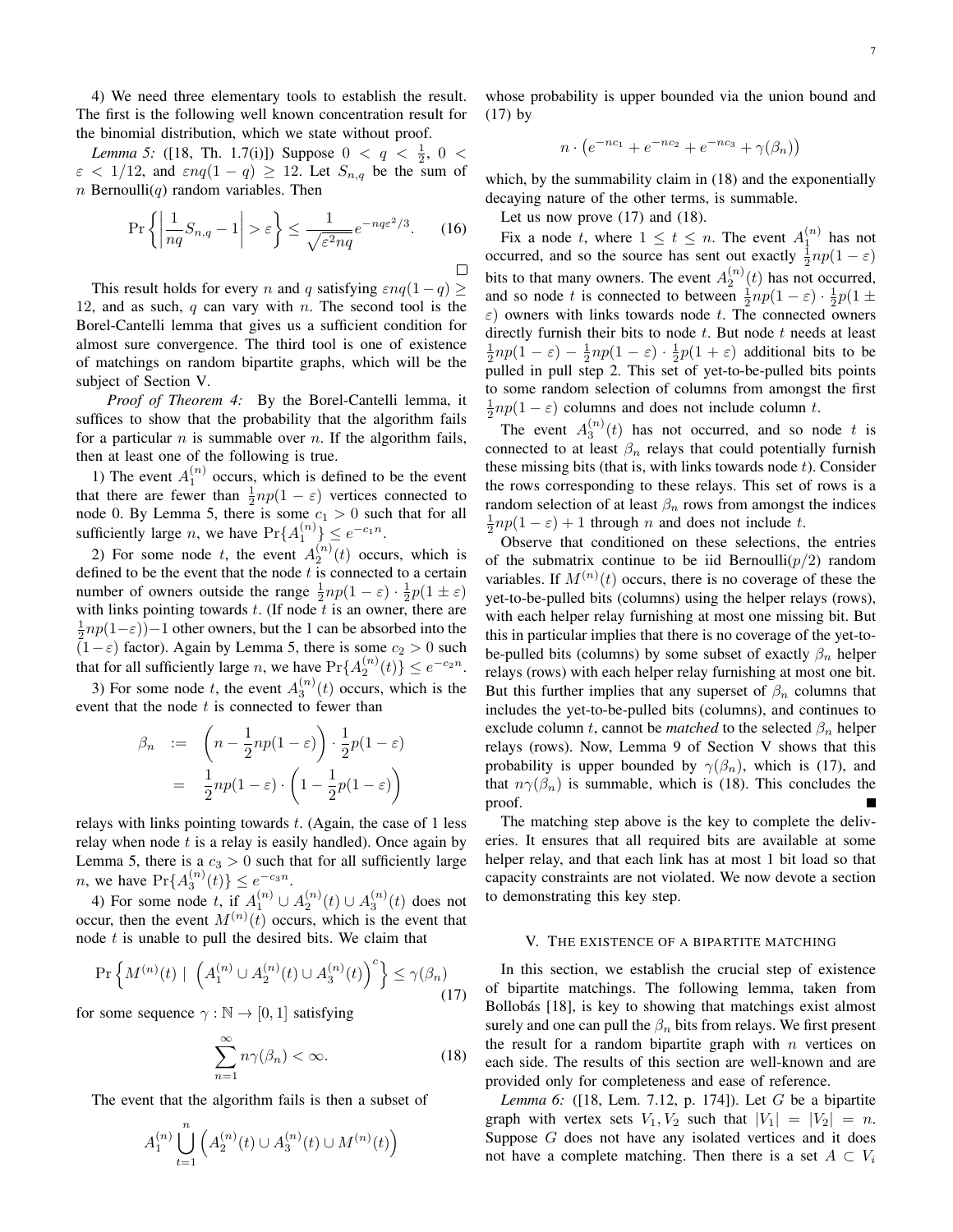for either  $i = 1$  or 2 such that the following three conditions hold:

- (i)  $\Gamma(A)$  has  $|A| 1$  elements,
- (ii) the subgraph spanned by  $A \cup \Gamma(A)$  is connected,

(iii) 
$$
2 \le |A| \le (n+1)/2
$$
.

 $\Box$ 

The above conditions are simple consequences of Hall's marriage theorem and some elementary observations. The proof can be found in [18, Lem. 7.12, p. 174]. We now bound the probability of these events on a random bipartite graph  $G(n, n, p)$  (see Section II-A).

*Lemma 7:* Let  $F_a$  be the event that there is a set A of size  $a$ with  $A \subset V_i$  for  $i = 1$  or 2 satisfying (i)-(iii) of Lemma 6. Let  $n_1 = (n+1)/2$ . Consider  $G(n, n, p)$ . Then  $Pr{\cup_{a=2}^{n_1} F_a} \leq \varepsilon_n$ where  $\varepsilon_n$  summable, and hence  $\varepsilon_n \to 0$ . Furthermore, we also have  $\sum_{n\geq 1} n\varepsilon_n < \infty$ .  $\Box$ 

*Proof:* Fix  $a$ . There are two choices for  $i$  in the condition  $A \subset V_i$ , there are  $\binom{n}{a}$  ways to choose the subset A, and there are  $\binom{n}{a-1}$  ways to choose the subset  $\Gamma(A)$ . Once chosen, there must be no links between the a vertices of A and the  $n-a+1$ vertices of  $V_2-\Gamma(A)$ . By the union bound (for the possibilities for A and  $\Gamma(A)$ ), we get

$$
\Pr\{F_a\} \le 2\binom{n}{a}\binom{n}{a-1}(1-p)^{a(n-a+1)}.\tag{19}
$$

Using  $\binom{n}{a} \leq n^a$ , by a second application of the union bound, and by dropping some factors that are smaller than 1, we get

$$
\Pr\{\cup_{a=2}^{n_1} F_a\} \le 2 \sum_{a=2}^{n_1} n^{2a-1} (1-p)^{an} (1-p)^{-a^2} =: \varepsilon_n. (20)
$$

For an  $a_0$ , set  $n_0 = 2a_0 - 1$ . It suffices to show that for  $n_0$  large,  $\sum_{n \ge n_0} \varepsilon_n < \infty$ . Interchanging the indices of summation, and changing limits appropriately, we get

$$
\sum_{n\geq n_0} \varepsilon_n = 2 \sum_{a=2}^{a_0} (1-p)^{-a^2} \sum_{n\geq n_0} n^{2a-1} (1-p)^{an}
$$
  
+ 
$$
2 \sum_{a>a_0} (1-p)^{-a^2} \sum_{n\geq 2a-1} n^{2a-1} (1-p)^{an}.
$$
 (21)

The first term is easily seen to be summable for any finite  $a_0$ . For the second one, observe that for any  $\delta > 0$  and any  $C > 0$ , there is an  $a_0$  large enough so that for all  $a > a_0$ and all  $n \ge 2a - 1$ , we have  $n^{2a-1} \le n^{2a} \le C(1+\delta)^{an}$ . By taking  $C = (1 - p)(1 - \delta)(1 - (1 - p)(1 - \delta))$  it follows that

$$
\sum_{n\geq 2a-1} n^{2a-1} (1-p)^{an} \leq (1-p)^{2a^2} (1+\delta)^{2a^2}.
$$

Choose  $\delta$  small enough so that  $(1-p)(1+\delta)^2 < 1$ . Substitute this in the second term in (21), and we see that it is summable.

Finally, to show that  $\sum_{n\geq 1} n\varepsilon_n < \infty$ , we modify (21) as

$$
\sum_{n\geq n_0} n\varepsilon_n = 2 \sum_{a=2}^{a_0} (1-p)^{-a^2} \sum_{n\geq n_0} n^{2a} (1-p)^{an}
$$
  
+ 
$$
2 \sum_{a>a_0} (1-p)^{-a^2} \sum_{n\geq 2a-1} n^{2a} (1-p)^{an}.
$$

By our choice of  $a_0$  and  $\delta$ , we also have  $n^{2a} \le C(1+\delta)^{an}$ , and so all the steps that followed (21) apply, which establishes summability of  $n\varepsilon_n$ .

We now put these together to argue that a bipartite matching exists in  $G(n, n, p)$  with high probability.

*Theorem 8:* The probability that  $G(n, n, p)$  does not have a complete matching is upper bounded by  $\gamma(n) := 2n(1-p)^n +$  $\varepsilon_n$ , where  $\varepsilon_n$ , defined in (20), has all the properties indicated in Lemma 7. Г

*Proof:* If  $G(n, n, p)$  does not have a complete matching, then either (1) there is an isolated vertex, or (2) there is no isolated vertex and by virtue of Lemma 6,  $\bigcup_{a=1}^{n_1} F_a$  must occur, where  $n_1 = (n+1)/2$  as before. By Lemma 7, the probability of the second case event is at most  $\varepsilon_n$ . The probability that there is no isolated vertex is, by the union bound, at most  $2n(1-p)^n$ .

In the previous section, we had a need to study existence of bipartite matchings over left and right sets of size  $\beta_n := |cn|$ where  $0 < c < 1$ .

*Lemma 9:* For a fixed  $0 < c < 1$ , let  $\beta_n := |cn|$ . The probability that  $G(\beta_n, \beta_n, p)$  does not have a complete matching is upper bounded by  $\gamma(\beta_n)$  where  $\gamma$  is the upper bounding function defined in Theorem 8. Furthermore,  $\sum_{n\geq 1} n\gamma(\beta_n) < \infty.$  $\Box$ 

*Proof:* The upper bound on the probability that a matching does not exist is immediate. We now show that  $\sum_n n\gamma(\beta_n)$ converges. Note that any particular integer repeats at most  $1/c+1$  times in the sequence  $\{\beta_n, n \geq 1\}$ . As a consequence

$$
\sum_{n\geq 1} n\gamma(\beta_n) \leq \frac{1}{c} \sum_{n\geq 1} (cn) \cdot \gamma(\beta_n)
$$
\n
$$
\leq \frac{1}{c} \sum_{n\geq 1} (\beta_n + 1) \cdot \gamma(\beta_n)
$$
\n
$$
\leq \frac{1}{c} \left(\frac{1}{c} + 1\right) \sum_{k\geq 1} (k+1) \cdot \gamma(k) < \infty.
$$

#### VI. A DIGRESSION OF NOT JUST INTERPRETIVE VALUE: MAXIMUM SINGLE COMMODITY FLOW

Let us now take a step back to see how matching arises naturally in the simpler case of a single commodity flow between a source node  $s$  and a sink node  $t$ . We shall assume that additional nodes  $1, 2, \ldots, n$  are merely relays. The random graph of interest is now  $G(n+2, p)$ , where the number  $n+2$ comes from n relay nodes and the two source and sink nodes. Our interest is in the maximum rate of information flow between source and sink  $\pi_n(2)$ . (To be strictly conforming to our earlier notation, we must use  $\pi_{n+2}(2)$  for there are  $n+2$  nodes in the network and with the first two nodes being in session. The asymptotics does not change of course).

Grimmett and Suen [19] showed that  $\pi_n(2)$  grows linearly in *n* and that  $\lim_{n} \frac{\pi_n(2)}{n} = p$ , almost surely. It is then clear that the cut that isolates the source is a tight cut. So is the cut that isolates the sink. Motivated by this, Karp et al. [12] provided an algorithm that achieves the minimum cut capacity. We will show that, for a fixed  $\varepsilon > 0$ , the following algorithm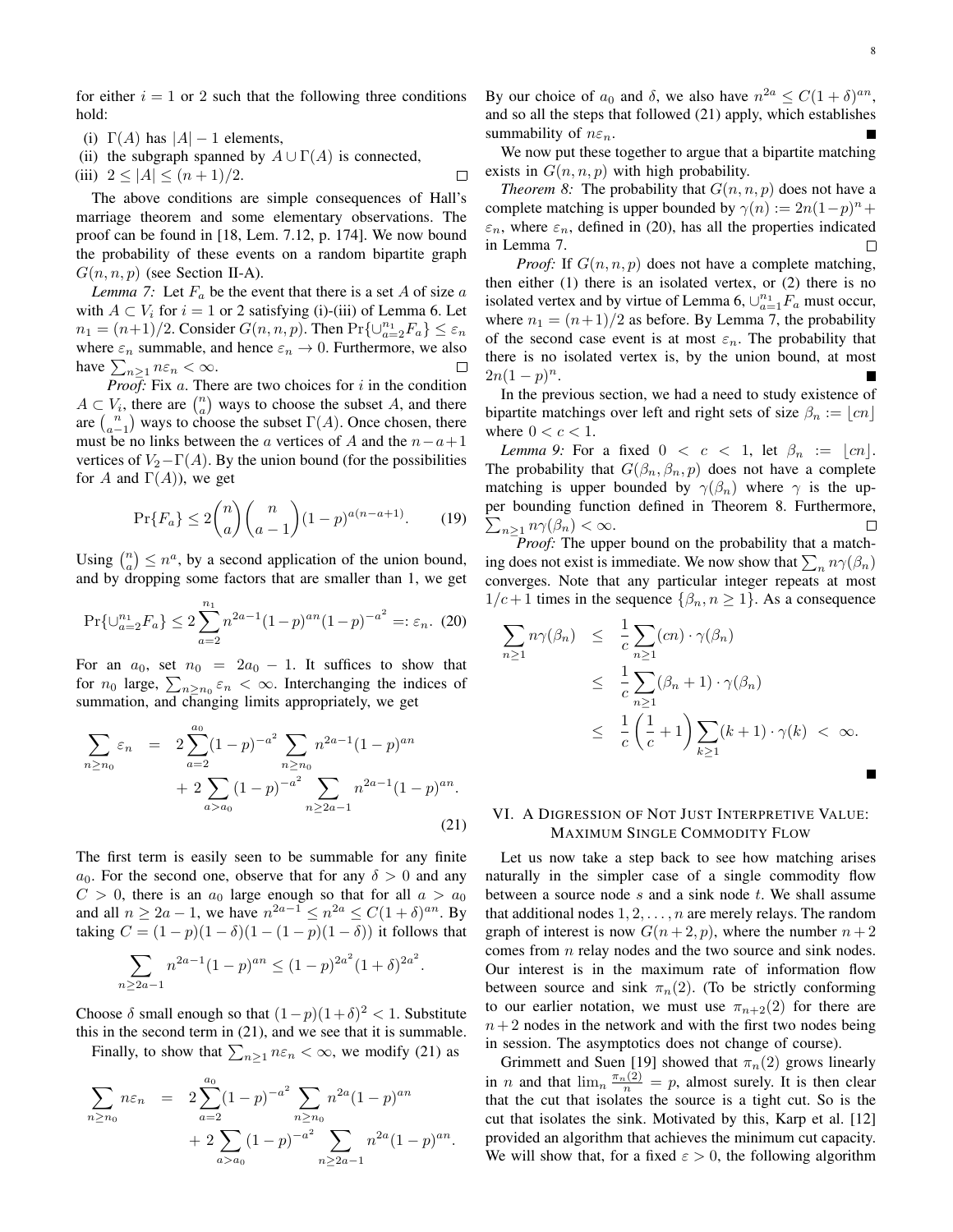

Figure 2. Single source single sink setting indicating how matching arises.

transports  $np(1 - \varepsilon)$  bits from the source to the sink with vanishing probability of failure. See Figure 2.

#### Algorithm MaxFlow:

- The source floods exactly  $np(1 \varepsilon)$  links with one bit per link.
- The sink pulls all these bits from  $np(1 \varepsilon)$  links connected to it in the following two steps.

(a) If any node connected to the sink is directly connected to the source, the sink draws the corresponding bit. With overwhelming probability, there are at least  $np(1 - \varepsilon)$ .  $p(1 - \varepsilon)$  such connections.

(b) Here is how the sink draws the remaining bits. There are at most  $\beta_n = np(1-\varepsilon)(1-p(1-\varepsilon))$  such yet-to-bepulled bits, and these reside with let us say *source side relays* not in direct contact with the sink. Among those relays that did not get a bit directly from the source (and these are  $n - np(1 - \varepsilon) = n(1 - p(1 - \varepsilon))$  in number) the sink is connected to at least  $n(1 - p(1 - \varepsilon)) \cdot p(1 - \varepsilon)$  $\varepsilon$ ) =  $\beta_n$ , again with overwhelming probability. Let us call these the *sink side relays*. There is a matching, again with overwhelming probability, between the source side relays and the sink side relays. This matching is then used in the obvious way to draw the yet-to-be-pulled bits.  $\Box$ 

Obviously, the direct link between  $s$  and  $t$  is inconsequential for the asymptotics. It is further obvious from the analysis of the previous section that the probability of failure is overwhelmingly small, and moreover, it is summable over  $n$ (Lemma 9). This is essentially the argument of Karp et al. [12] to show the achievability direction of the result of Grimmett and Suen [19].

What if we have not one sink t, but two sinks  $t_1$  and  $t_2$ ? There is one matching needed for  $t_1$  and another needed for  $t_2$ . These matchings depend on the connections at the respective sinks, but can be found with overwhelmingly small probability of failure via the union bound for probabilities. Once these are found, while the relays may be overworked, the links are utilized within their capacity limits. Indeed, if a common sinkside relay is required to deliver the same bit (from a particular source side relay) to both sinks, then the relay simply copies the obtained bit on both links to the sinks. If the relay is required to supply two different bits to the two sinks, the matchings are to different bits, the relay fetches the two bits from the respective source side relays on two different links

(as per matching), and supplies them to the two sinks via two different links. This matching on an as-needed basis minimizes link usage. But every time a new sink is added, new flows should be initiated to make all bits available to the new sink. Can we *prepare* the network to be in a state of readiness so that upon addition of a new sink, it is merely the new sink that does the necessary work to obtain all bits?

Our next goal is to modify Algorithm MaxFlow into one that pushes two steps and then pulls, as in Algorithm ALLCAST, yielding a decentralized algorithm that easily extends to the case of multiple sinks.

Consider the single source single sink case again, and the following algorithm.

#### Algorithm MaxFlowPUSHPULL:

- *Push step 1*: The source node s floods  $np(1 \varepsilon)$ links with one bit per link. We shall call the bits  $b_1, b_2, \ldots, b_{np(1-\varepsilon)}$  and the recipient nodes of these bits as the owners  $O_1, O_2, \ldots, O_{np(1-\varepsilon)}$  of the respective bits. All other nodes are termed relays and indexed  $R_{np(1-\varepsilon)+1},\ldots,R_n.$
- *Push step 2*: Each owner  $O_i$  pushes his bit  $b_i$  one more level, but only to neighbors who are not owners, and to the sink  $t$  if there is a link to the sink. Owner-owner links are unutilized.
- *Pull step 1*: The sink t collects all bits sent directly by owners.
- *Pull step 2*: The sink t identifies the list of additional bits needed, the list of relays it is connected to, the list of bits they have in their possession, and does an appropriate matching of relays with the required bits. It then pulls the desired bits from these relays via the by now all-toofamiliar matching.  $\Box$

The bit-map for this setting is much simpler (see Table II). The columns are indexed by the bits. The rows are indexed by the nodes, with the first  $np(1-\varepsilon)$  representing the owners and the rest representing the relays. Row  $i$ , when it corresponds to owner  $O_i$  (which is when  $1 \leq i \leq np(1-\varepsilon)$ ) has a 1 only on the *i*th column. But when row  $i$  corresponds to a relay (which is when  $i > np(1 - \varepsilon)$ ), it has entry  $X_{ij} = 1$  if  $O_j$  is connected to  $R_i$ . Clearly, the presence or absence of this link is independent of the status of all other links, and  $X_{i,j}$  is a Bernoulli(p) random variable, when  $i > np(1 - \varepsilon) \geq j$ .

Table II BIT-MAP FOR ONE SOURCE ONE SINK FLOW

|                                         | b <sub>1</sub> | b <sub>2</sub> |     | $b_{np(1-\varepsilon)}$ |  |  |  |  |
|-----------------------------------------|----------------|----------------|-----|-------------------------|--|--|--|--|
| $O_1$                                   |                |                |     |                         |  |  |  |  |
| O <sub>2</sub>                          |                |                |     |                         |  |  |  |  |
|                                         |                |                |     |                         |  |  |  |  |
|                                         |                |                |     |                         |  |  |  |  |
| $O_{\underline{np(1-\varepsilon)}}$     | 0              | 0              | . . |                         |  |  |  |  |
| $\overline{R_{np}}_{(1-\varepsilon)+1}$ |                |                |     |                         |  |  |  |  |
|                                         | $((X_{i,j}))$  |                |     |                         |  |  |  |  |
| $\scriptstyle R_n$                      |                |                |     |                         |  |  |  |  |

We then have the following result.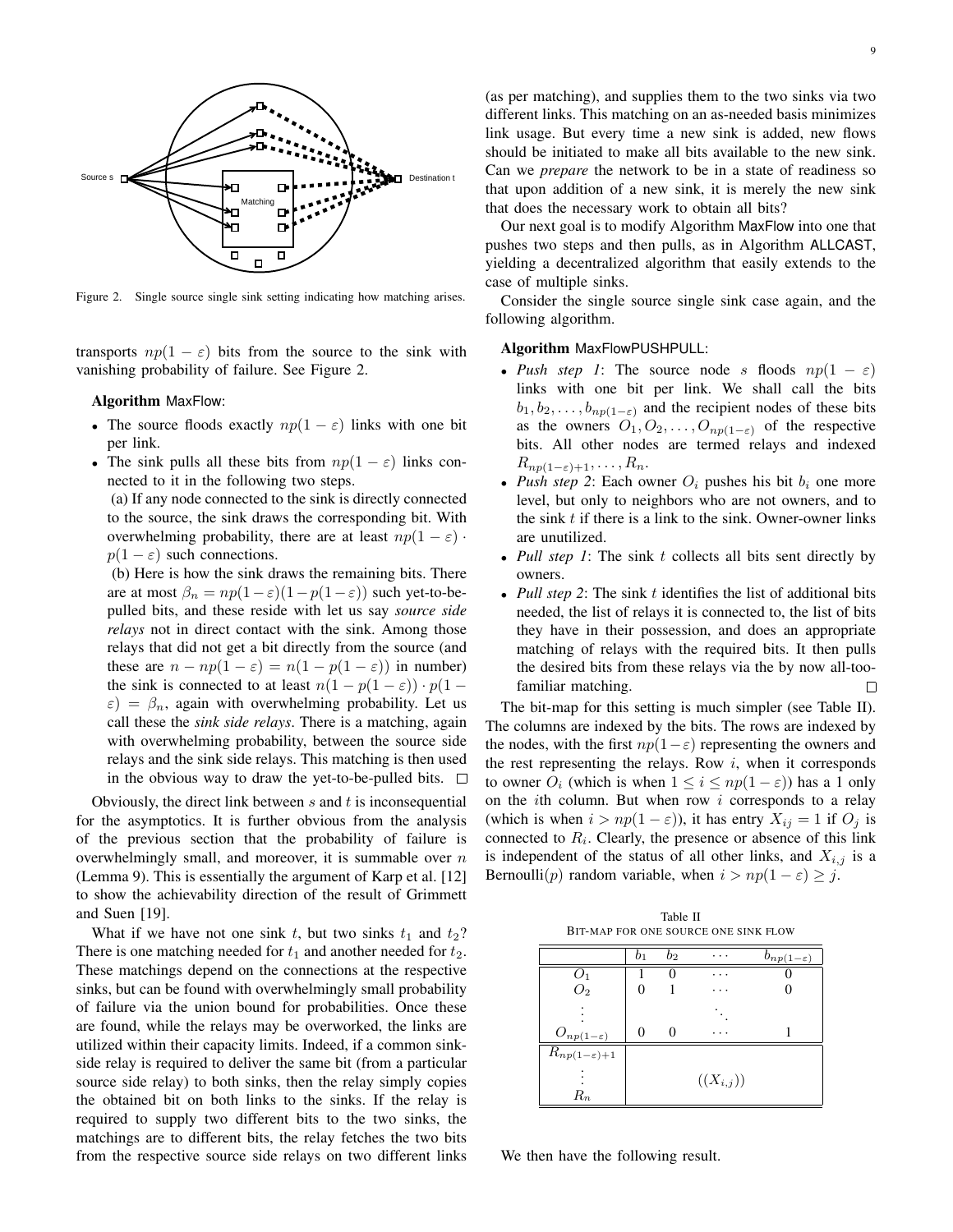*Theorem 10:* For any  $\varepsilon > 0$ , the following event occurs almost surely: for all but finitely many  $n$ , the algorithm MaxFlowPUSHPULL succeeds in transporting all  $np(1 - \varepsilon)$  bits from the source s to the sink t. bits from the source  $s$  to the sink  $t$ .

*Proof:* This is almost immediate. If the algorithm fails, one of the following must happen.

(1) The event  $A_1^{(n)}$  occurs, which is the event that node s is connected to less than  $np(1-\varepsilon)$  relays. By Lemma 5, there is a  $c_1 > 0$  such that for all sufficiently large n, we have  $\Pr\{A_1^{(n)}\} \leq e^{-nc_1}.$ 

(2) The event  $A_2^{(n)}$  occurs, which is the event that the sink t is connected to a number of owners outside the range  $np(1 \varepsilon$ ) ·  $p(1 \pm \varepsilon)$ . Again by Lemma 5, there is a  $c_2 > 0$  such that for all sufficiently large *n*, we have  $Pr{A_2^{(n)}} \le e^{-nc_2}$  for some  $c_2 > 0$ .

(3) The event  $A_3^{(n)}$  occurs, which is the event that the sink t is connected to fewer than  $\beta_n := n(1 - p(1 - \varepsilon)) \cdot p(1 - \varepsilon)$ relays. Again by Lemma 5, there is a  $c_3 > 0$  such that for all sufficiently large *n*, we have  $Pr{A_3^{(n)}} \le e^{-nc_3}$ .

(4) If  $A_1^{(n)} \cup A_2^{(n)} \cup A_3^{(n)}$  does not occur, the number of bits that remain to be pulled is at least  $np(1-\varepsilon)-np(1-\varepsilon)\cdot p(1+\varepsilon)$ which is at most  $\beta_n$ . The number relays that can help the sink pull these bits is at least  $\beta_n$ . For the algorithm to fail, the event  $M^{(n)}$ , that there is no coverage of the yet-to-be-pulled bits by the available relays with each relay accounting for at most one bit (capacity constraint), must then occur. This implies that if a particular set of  $\beta_n$  relays are chosen, there is no coverage of the required bits. This further implies that any superset of  $\beta_n$ bits that includes the yet-to-be-pulled bits cannot be covered by the  $\beta_n$  chosen and available relays.

The matrix rows corresponding to the  $\beta_n$  chosen relays (rows) and the  $\beta_n$  chosen bits (columns) is a  $\beta_n \times \beta_n$  square submatrix whose entries are conditionally iid Bernoulli $(p)$ random variables. Again, we may view this as a bipartite graph with the chosen relays on the one side and chosen bit indices on the other side. Thus, if  $A_1^{(n)} \cup A_2^{(n)} \cup A_3^{(n)}$  does not occur, but  $M^{(n)}$  does, then there is no matching on the random bipartite graph. Using Theorem 8, the probability that such a matching does not exist, conditioned on  $(A_1^{(n)} \cup A_2^{(n)} \cup A_3^{(n)})^c$ , is upper bounded by  $\gamma(\beta_n)$ .

Thus, the event that the sink is unable to pull all the bits implies the event

$$
A_1^{(n)} \cup A_2^{(n)} \cup A_3^{(n)} \cup M^{(n)},
$$

and its probability is upper bounded by

$$
e^{-nc_1} + e^{-nc_2} + e^{-nc_3} + \gamma(\beta_n). \tag{22}
$$

This is summable by Lemma 9, and the rest follows.

Instead of one sink, suppose we have two sinks  $t_1$  and  $t_2$ that are not connected directly to each other or directly to the source. The source has to transport all its  $np(1 - \varepsilon)$  bits to each of the two sinks using only the  $n$  relay nodes. We may continue to use MaxFlowPUSHPULL with the following extension. The two push steps are common. But each sink simply executes its own pull steps based on the connections it sees at its end and the information from its helper nodes. Using the union bound, it immediately follows that Theorem



Figure 3. The relay $(k_n, n)$  network. Source pushes bits to owners who then push to relays (solid lines). The sinks pull the bits from either owners or relays (dashed lines).

10 holds for one source and two sinks when there are no direct connections between the set of nodes constituted by the source and the sinks.

Indeed, we can say something much stronger. One version that suffices to address the multicast setting of the next section is the following. Consider a scenario where there is one source s and a total of  $k_n - 1$  sinks  $t_1, t_2, \ldots, t_{k_n-1}$  where  $\sup_{n\geq 1} \frac{k_n}{n} \leq C$  for some  $C < \infty$ . The source and the sinks have no links among themselves, but are connected through a network of  $n$  relays. See Figure 3. The internal links between the relays and the links between the source/sinks and the relays are iid Bernoulli $(p)$  random variables. The source wishes to transfer all its bits of information to each of the sinks. Let us denote this random network as  $relay(k_n, n)$ .

*Theorem 11:* For any  $\varepsilon > 0$ , the following event occurs almost surely: for all but finitely many  $n$ , the algorithm MaxFlowPUSHPULL, with the pull stages implemented by each sink, succeeds in transporting all  $np(1 - \varepsilon)$  bits from the source s to each of the  $k_n - 1$  sinks on the relay $(k_n, n)$  network. network.

*Proof:* Observe that the first three terms in the upper bound for the probability of failure in (22) decay exponentially fast in *n*. The last term  $\gamma(\beta_n)$  satisfies  $\sum_{n\geq 1} n\gamma(\beta_n) < \infty$ . Since there are  $k_n - 1 = O(n)$  sinks, by the union bound, the probability that the algorithm fails for some sinks is at most  $Cn (e^{-nc_1} + e^{-nc_2} + e^{-nc_3} + \gamma(\beta_n)).$  This upper bound is summable, and the rest follows.

A related model was considered by Ramamoorthy et al. [20]. In their random network model, between each pair of nodes, there are two links, one in each direction, with equal but random capacity. The random variables were again iid. They identified how the minimum cut capacity, which is also the multicast capacity in directed settings, scales with the number of relays. Our achievability result is, in contrast to that of [20], constructive. Further, thanks to the undirected nature of links in our model, our ability to choose directions flexibly enables us to reach the network upper bound, asymptotically, with flows.

k n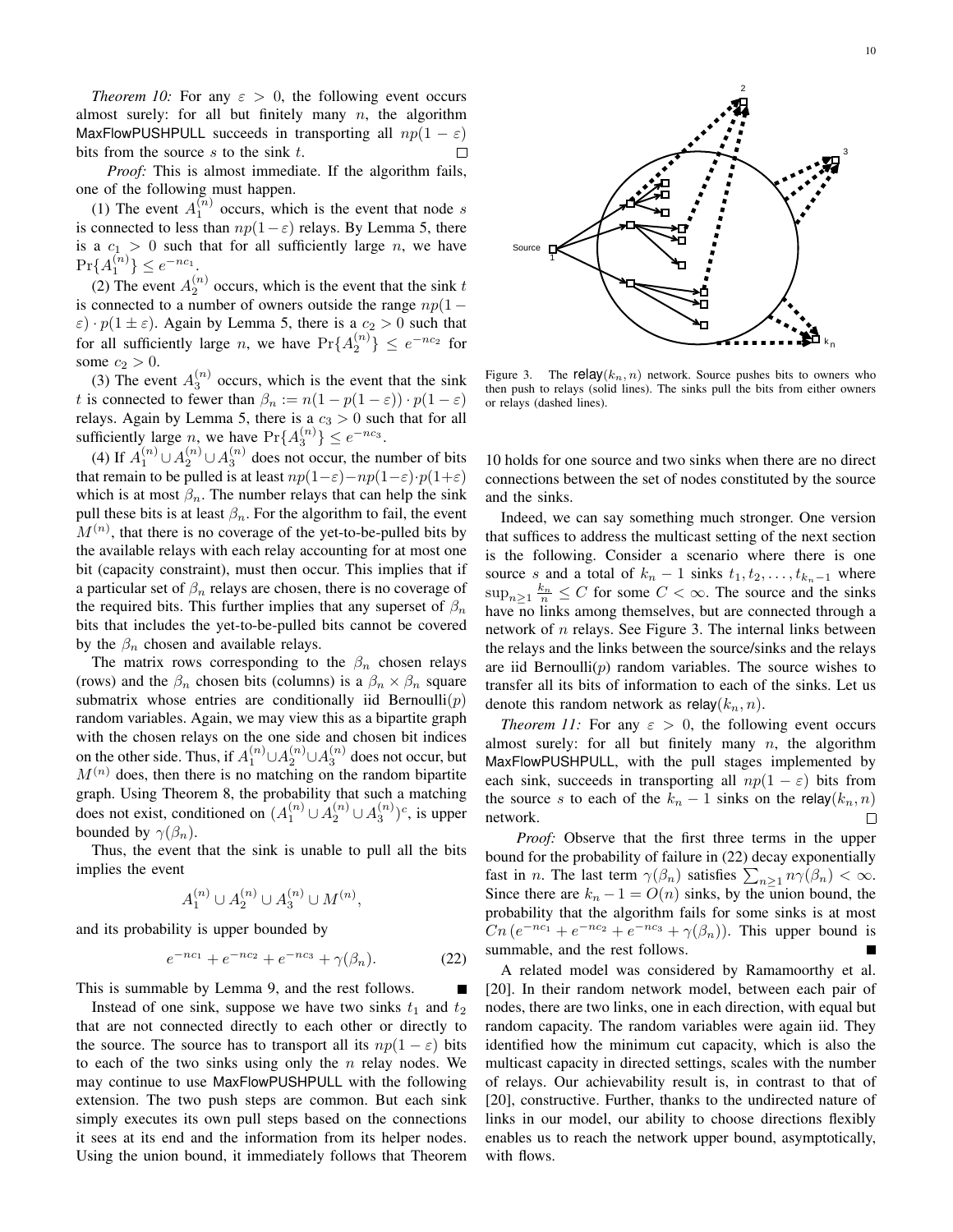#### VII. MULTICAST: ACHIEVABILITY

We now return to the setting of n nodes of which  $k_n$  are in a multicast session. Node 1 is the source node and nodes  $2, 3, \ldots, k_n$  are the sinks. Our goal in this section is to show that the upper bound (10) is achievable. While one could in principle proceed as in Catlin et al. [15] to prove achievability, we shall directly jump to a constructive proof.

*Theorem 12:* For the multicast problem with  $k_n$  nodes in the session, let  $\lim_{n\to\infty} k_n/n = \alpha \in [0,1]$ . We then have

$$
\lim_{n \to \infty} \frac{\pi_n(k_n)}{n} = \left(1 - \frac{\alpha}{2}\right) \mathbb{E}[C] \quad \text{a.s.}
$$

 $\Box$ 

*Proof:* As in the proof of Theorem 3, converse was already shown in (10). So showing achievability suffices, and further showing it on Erdős-Rényi random graphs with parameter  $p$  suffices. Moreover, as before, it is enough to show that: *For any*  $\varepsilon > 0$ *, the following event occurs almost surely: for all but finitely many* n*, there is an algorithm that succeeds in transporting*  $\pi_n(k_n) \geq n(1-\alpha/2)p(1-2\varepsilon)$  *bits from the source to each of the*  $k_n - 1$  *sinks.* We claim that this holds.

We first dispose two easy cases.

When  $\alpha = 0$ , this follows from Theorem 11, by simply ignoring the links between the session nodes and by using MaxFlowPUSHPULL and  $n(1 - \varepsilon)$  relays, and with pulls implemented at each of the sink nodes.

When  $\alpha = 1$ , pretend that all nodes are in session and implement ALLCAST. The result follows from Theorem 4.

Only the case when  $0 < \alpha < 1$  remains, for which we will use a combination of the above.

Observe that the subset of session nodes alone form a complete graph with  $k_n$  vertices for which Theorem 4 is applicable. Using ALLCAST and without using any of the relay nodes, we have that the source can distribute

$$
\pi_n^{(1)} \ge \frac{k_n}{2} p(1 - \varepsilon) \tag{23}
$$

bits to the other  $k_n-1$  nodes in the session, for all but finitely many  $n$ , almost surely. (Summability of the probability upper bound sequence holds since  $k_n = \Omega(n)$ ).

Removing these direct links between the session nodes, we end up with the graph in Figure 3, where the session nodes are now only connected to the  $m_n = n - k_n$  relay nodes. The link to each relay node from each session node has Bernoulli $(p)$ capacity. Further the relay nodes have interrelay link capacities that are independent Bernoulli $(p)$  random variables. By Theorem 11, using MaxFlowPUSHPULL, the source can distribute

$$
\pi_n^{(2)} \ge m_n p(1 - \varepsilon) \tag{24}
$$

bits to the  $k_n-1$  sinks (solely with the help of the relay nodes), for all but finitely many  $n$ , almost surely. (Summability of the probability upper bound sequence holds since  $m_n = \Omega(n)$ ).

The result immediately follows from (23) and (24) since  $\pi(k_n) \geq \pi_n^{(1)} + \pi_n^{(2)}$  and  $k_n/2 + m_n = n - k_n/2 \geq n(1 \alpha/2$ )(1 –  $\varepsilon$ ) for all sufficiently large *n*.

#### VIII. VANISHING LINK PROBABILITIES

Our results extend to the case when  $p$  is a function of  $n$ , denoted  $p_n$ , and vanishes but sufficiently slowly. We shall focus only on the allcast problem. The results for multicast can be obtained in an analogous fashion.

*Theorem 13:* Let  $p_n = \sqrt{\frac{\tau_n \log n}{n}}$  where  $\tau_n \to \infty$  but  $p_n \to 0$ . For any  $\varepsilon > 0$ , the following event occurs almost surely: for all but finitely many  $n$ , the algorithm ALLCAST succeeds in distributing  $\frac{1}{2}np_n(1-\varepsilon)$  bits to each of the n nodes. Furthermore,  $\lim_{n\to\infty} \frac{\pi_n}{n p_n} = \frac{1}{2}$  almost surely.

*Proof:* The proof of the first part is similar to the proof of Theorem 4, with some additional effort to get better probability upper bound estimates. Again, we argue that the probability that algorithm ALLCAST fails is summable over  $n$ . If the algorithm fails for a particular  $n$ , at least one of the following events must have occurred.

1) The event  $A_1^{(n)}$  occurs, which is defined to be the event that there are fewer than  $\frac{1}{2}np_n(1-\varepsilon)$  vertices connected to node 0. By Lemma 5, applied with  $q = p_n/2$ , there is some  $c_1 > 0$  such that for all sufficiently large n, we have

$$
\Pr\{A_1^{(n)}\} \le e^{-n \cdot \frac{1}{2}p_n \cdot \varepsilon^2/3} = e^{-c_1 \sqrt{n \tau_n \log n}}.
$$

2) For some node t, the event  $A_2^{(n)}(t)$  occurs, which is defined to be the event that node  $t$  is connected to a certain number of owners outside the range  $\frac{1}{2}np_n(1-\varepsilon)\cdot\frac{1}{2}p_n(1\pm\varepsilon)$ with links pointing towards  $t$ . (The case when node  $t$  is an owner leads to one fewer number of owners which as before is absorbed into  $(1 \pm \varepsilon)$  factor). Again by Lemma 5, there is some  $c_2 > 0$  such that for all sufficiently large n, we have

$$
\Pr\{A_2^{(n)}(t)\} \le e^{-\frac{1}{2}np_n(1-\varepsilon)\cdot\frac{1}{2}p_n\cdot\varepsilon^2/3} \le e^{-c_2np_n^2} \qquad \qquad \le e^{-c_2\tau_n\log n} = \frac{1}{n^{c_2\tau_n}}.\tag{25}
$$

Note that  $c_2$  can be arbitrarily small because of the  $\varepsilon^2$  factor. Since we need *n* times  $Pr{A_2^{(n)}(t)}$  to go to zero, see (29) which comes later, it is here where we utilize the assumption that  $\tau_n \to \infty$ .

3) Let  $A_1^{(n)}$  not occur. Then there are exactly  $\frac{1}{2}np_n(1-\varepsilon)$ owners. For some node t, the event  $A_3^{(n)}(t)$  occurs, which is the event that the node  $t$  is connected to fewer than

$$
\beta_n := \left( n - \frac{1}{2} n p_n (1 - \varepsilon) \right) \cdot \frac{1}{2} p_n (1 - \varepsilon)
$$

$$
= \frac{1}{2} n p_n (1 - \varepsilon) \cdot \left( 1 - \frac{1}{2} p_n (1 - \varepsilon) \right) \tag{26}
$$

relays with links pointing towards  $t$ . (As before, the case of 1 less relay when node  $t$  is a relay is easily handled). Once again by Lemma 5, there is a  $c_3 > 0$  such that for all sufficiently large  $n$ , we have

$$
\Pr\{A_3^{(n)}(t) \mid (A_1^{(n)})^c\} \leq e^{-\left(n - \frac{1}{2}np_n(1-\varepsilon)\right) \cdot \frac{1}{2}p_n \cdot \varepsilon^2/3} \leq e^{-c_3\sqrt{n\tau_n \log n}}.
$$

4) For some node t, if  $A_1^{(n)} \cup A_2^{(n)}(t) \cup A_3^{(n)}(t)$  does not occur, then the event  $M^{(n)}(t)$  occurs, which is the event that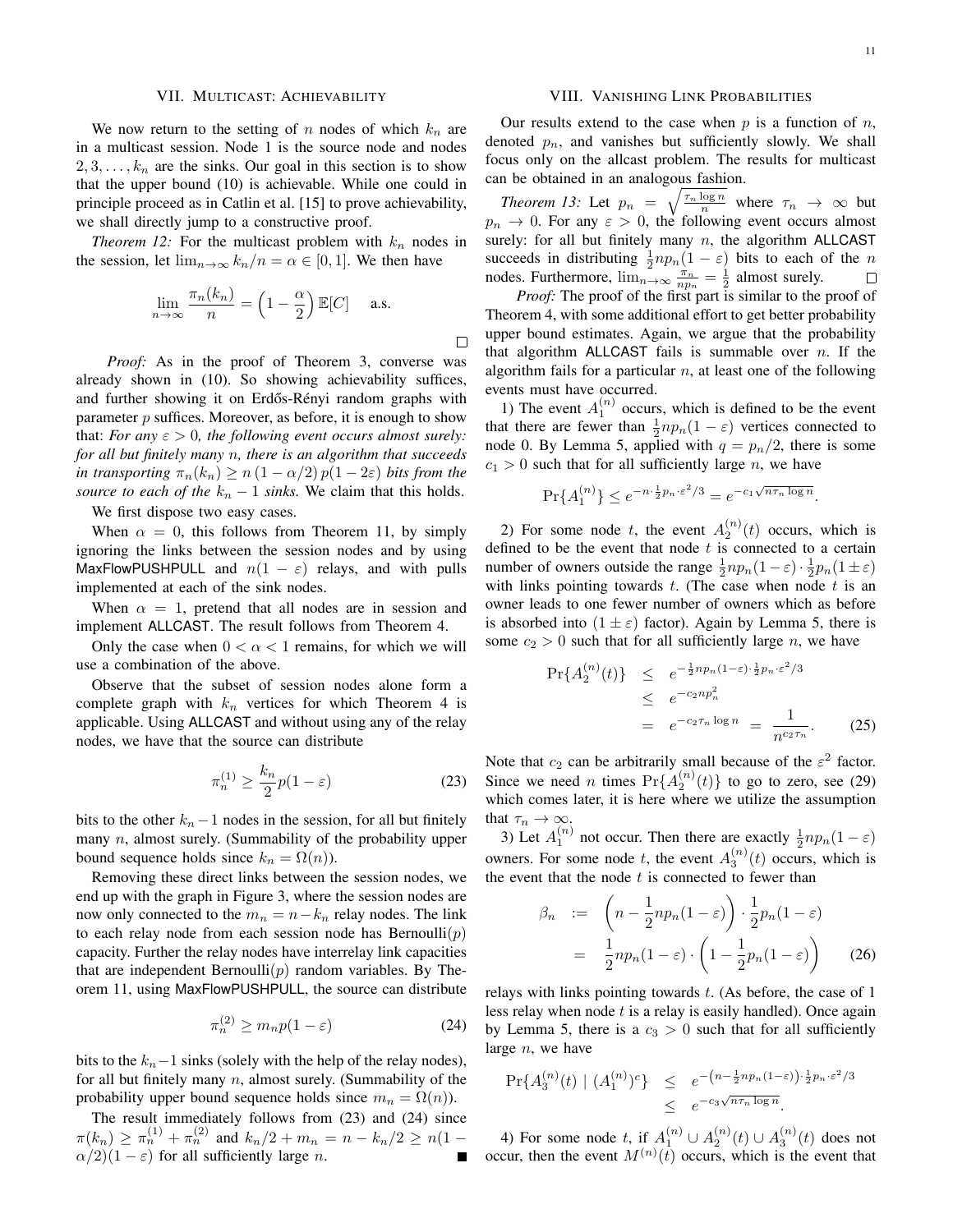node  $t$  is unable to pull the desired bits. We claim that

$$
\Pr\left\{M^{(n)}(t) \mid \left(A_1^{(n)} \cup A_2^{(n)}(t) \cup A_3^{(n)}(t)\right)^c\right\} \le \delta_n \quad (27)
$$

where

$$
\sum_{n=1}^{\infty} n \delta_n < \infty. \tag{28}
$$

The event that the algorithm fails is thus a subset of

$$
A_1^{(n)} \bigcup_{t=1}^n \left( A_2^{(n)}(t) \cup A_3^{(n)}(t) \cup M^{(n)}(t) \right)
$$

whose probability is upper bounded via the union bound and (27) by

$$
n \cdot \left( e^{-c_1 \sqrt{n \tau_n \log n}} + \frac{1}{n^{c_2 \tau_n}} + e^{-c_3 \sqrt{n \tau_n \log n}} + \delta_n \right). \quad (29)
$$

By (28) and the assumption that  $\tau_n \to \infty$ , we see that this bound is summable.

What remains is to prove (27) and (28).

As before, the probability on the left-hand side of (27) is upper bounded by the probability that there is no matching in a bipartite graph with  $\beta_n$  vertices and link probability  $p_n$ .

We first sharpen Lemma 7. The bound in (19), after noting that we now have  $\beta_n$  vertices on one side, can be sharpened (see [18, p.174]) to

$$
\Pr\{F_a\} \le 2\binom{\beta_n}{a}\binom{\beta_n}{a-1}(1-p_n)^{a(\beta_n-a+1)} \cdot \left(\binom{a(a-1)}{2a-2} \cdot p_n^{2a-2}\right)
$$

where the extra term within parentheses in the second line can be included because it is an upper bound (via the union bound) on the probability that some  $2a - 2$  links, among the possible  $a(a - 1)$  links from A to  $\Gamma(A)$ , are active. Recall that a is an integer satisfying  $2 \le a \le (\beta_n + 1)/2$ . Using the bounds  $\binom{m}{a} \leq \left(\frac{em}{a}\right)^a$  and  $\left(1-x\right) \leq e^{-x}$ , we get

$$
\Pr\{F_a\}
$$
\n
$$
\leq 2\left(\frac{e\beta_n}{a}\right)^a \left(\frac{e\beta_n}{a-1}\right)^{a-1} \left(\frac{ea}{2}\right)^{2a-2} p_n^{2a-2}
$$
\n
$$
\cdot \left(e^{-\beta_n p_n a \left(1 - \frac{a}{\beta_n} + \frac{1}{\beta_n}\right)}\right)
$$
\n
$$
\leq 2\left(\frac{e\beta_n}{a}\right) \left(\frac{e^2\beta_n p_n}{2}\right)^{2a-2} \left(1 + \frac{1}{a-1}\right)^{a-1}
$$
\n
$$
\cdot \left(e^{-\beta_n p_n a \left(1 - \frac{a}{\beta_n} + \frac{1}{\beta_n}\right)}\right)
$$
\n
$$
\leq Cnp_n \left(\frac{e^2np_n^2}{4}\right)^{2a-2} e^{-an p_n^2 (1-2\varepsilon)/4}
$$

for some finite constant  $C$ , where in the last inequality we have used  $(1 + 1/k)^k \le e$ , the bound  $1 - (a - 1)/\beta_n \ge 1/2$ when  $2 \le a \le (\beta_n + 1)/2$ , and the obvious upper and lower bounds on  $\beta_n$  from (26). Now, using  $np_n^2 = \tau_n \log n$ , we get

$$
\Pr\{F_a\} \le C\sqrt{n\tau_n \log n} \left(\frac{e^2 \tau_n \log n}{4}\right)^{2a-2} n^{-a\tau_n(1-2\varepsilon)/4}
$$

$$
\le C\left(16\frac{\sqrt{n}}{e^4(\tau_n \log n)^{1.5}}\right) \left(\frac{e^4(\tau_n \log n)^2}{16n^{\tau_n(1-2\varepsilon)/4}}\right)^a.
$$

Since the term inside the second parentheses converges to zero as  $n \to \infty$ , it follows that for all sufficiently large n and some finite constants  $C_1$  and  $C_2$ , we have

$$
\sum_{a=2}^{(\beta_n+1)/2} \Pr\{F_a\} \le C_1 \left(\frac{\sqrt{n}}{(\tau_n \log n)^{1.5}}\right) \left(\frac{e^4(\tau_n \log n)^2}{16n^{\tau_n (1-2\varepsilon)/4}}\right)^2
$$

$$
= C_2 \left(\frac{\sqrt{n}(\tau_n \log n)^{2.5}}{n^{\tau_n (1-2\varepsilon)/2}}\right)
$$

$$
=: \kappa_n.
$$

The probability that there is no matching is then upper bounded by  $\delta_n := \kappa_n + 2\beta_n(1 - p_n)^{\beta_n}$ . The second term is upper bounded, using the bounds on  $\beta_n$ , as

$$
2\beta_n(1-p_n)^{\beta_n} \leq n p_n e^{-np_n^2(1-2\varepsilon)/2} = \frac{\sqrt{n\tau_n \log n}}{n^{\tau_n(1-2\varepsilon)/2}}.
$$

From these two bounds, using  $\tau_n \to \infty$ , it is clear that not only  $\delta_n \to 0$ , but in addition,  $\sum_{n\geq 1} n \delta_n < \infty$ . This establishes (27) and (28) and proves validity of algorithm ALLCAST.

The above achievability result also establishes that

$$
\liminf_{n \to \infty} \frac{\pi_n}{np_n} \ge \frac{1}{2}.
$$

The upper bound

$$
\limsup_{n \to \infty} \frac{\eta_n}{np_n} \le \frac{1}{2}
$$

follows from (7) and Lemma 5. This concludes the proof of the second statement.

The extension to multicasting can be done similarly.

#### IX. DISCUSSION

We began with the problem of allcast and multicast capacity region for multiple allcast and multiple multicast. Yet, we largely focused on single allcast or single multicast with just one sender and with remaining nodes of the session as receivers. But study of single multicast suffices, thanks to the result [1, Cor. 4.a] of Li et al. on transferability of rates across sources (even with network coding). It is therefore clear how the established results imply the validity of (1) and (2). The requirement that the session nodes be identical for each of the multiple multicasts is crucial for this transferability.

Moreover, we largely studied multicasting techniques that do not use network coding. One message coming out of this work is that though network coding provides a coding advantage in specific undirected scenarios, and one such example can be found in Li et al. [14], in large dense random undirected networks of the variety studied in our paper the coding advantage is at most  $1 + o(1)$  in the number of nodes. While our results applied to graphs  $G(n, p_n)$  with  $p_n \to 0$ , we did require that  $p_n$  vanishes sufficiently slowly. In particular,  $p_n = \sqrt{(\tau_n \log n)/n}$  so that a typical node has degree  $np_n = \sqrt{n \tau_n \log n}$ . These are well connected, but by no means sparse graphs. This naturally raises two questions. (1) Can one extend these results to some useful classes of sparse random graphs? (2) Can one find the rate at which the expected rates for the proposed strategies converge to their asymptotic limits, and show concentration around the expectations?